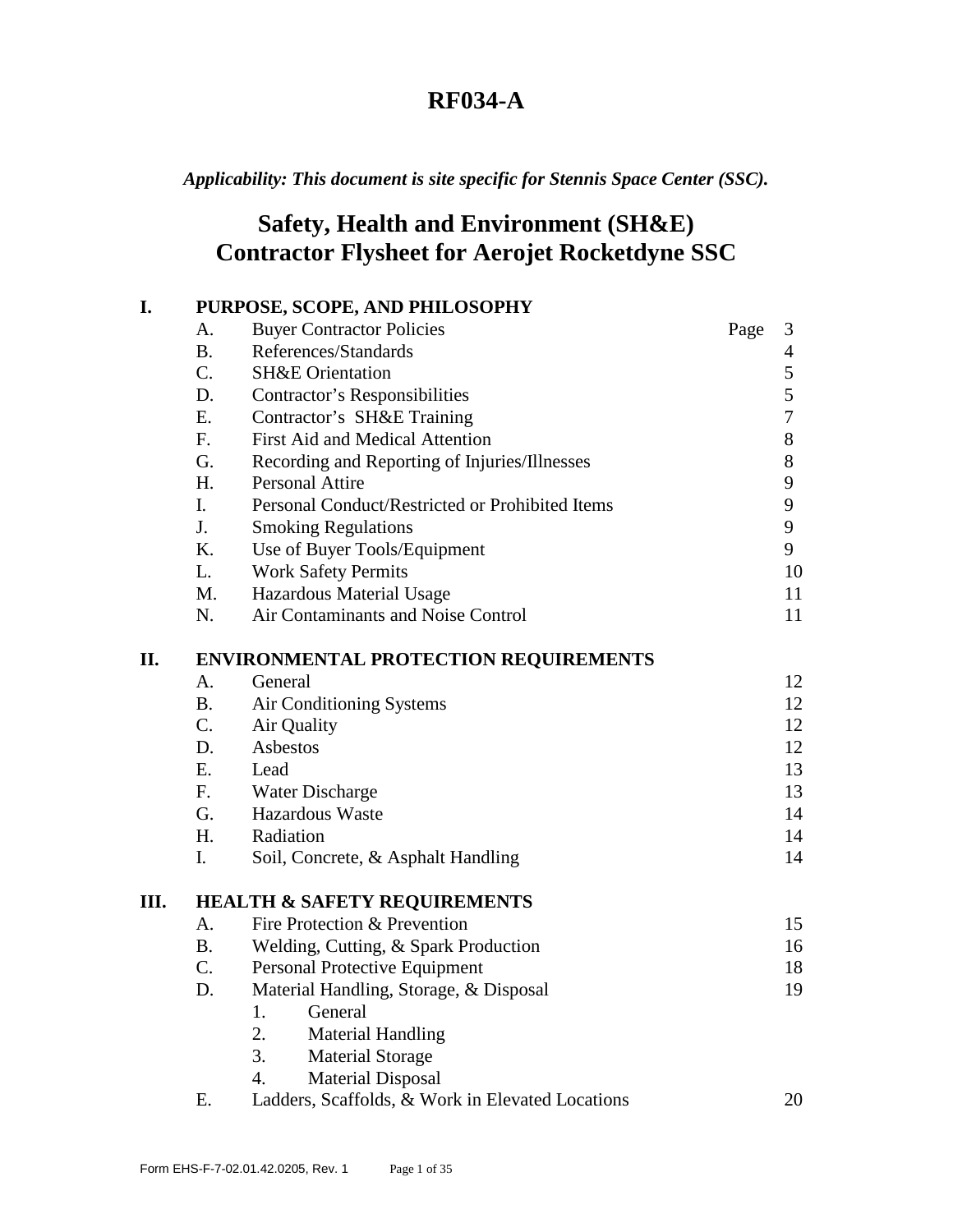|    | 1.<br>Ladders                                          |    |  |  |
|----|--------------------------------------------------------|----|--|--|
|    | 2.<br>Scaffolds                                        |    |  |  |
|    | 3.<br><b>Safety Harnesses</b>                          |    |  |  |
| F. | <b>Walking/Working Surfaces</b>                        |    |  |  |
|    | Openings in Floors, Walls, & Stairwells<br>1.          |    |  |  |
|    | 2.<br>Stairways, Platforms, Runways, Walkways, & Ramps |    |  |  |
| G. | Signs, Signals, & Barricades                           | 22 |  |  |
| Η. | <b>Confined Space Entry</b>                            | 23 |  |  |
| I. | Lockout/Tagout                                         |    |  |  |
| J. | <b>Electrical Work</b>                                 |    |  |  |
| K. | Motor Vehicles & Equipment                             |    |  |  |
| L. | Excavations & Trenching                                | 30 |  |  |
| M. | Concrete, Concrete Forms, & Shoring                    |    |  |  |
| N. | Cranes & Derricks                                      |    |  |  |
| O. | <b>Steel Erection</b>                                  |    |  |  |
| P. | <b>Miscellaneous Provisions</b>                        |    |  |  |
|    | $\mathbf{1}$ .<br>General                              |    |  |  |
|    | 2.<br>Illumination                                     |    |  |  |
|    | 3.<br>Sanitation                                       |    |  |  |
|    | 4.<br>Hand & Power Tools                               |    |  |  |
|    | 5.<br><b>Powder-Actuated Power Tools</b>               |    |  |  |
|    | 6.<br>Laser Equipment                                  |    |  |  |
| Q. | Safety Inspection & Housekeeping<br>34                 |    |  |  |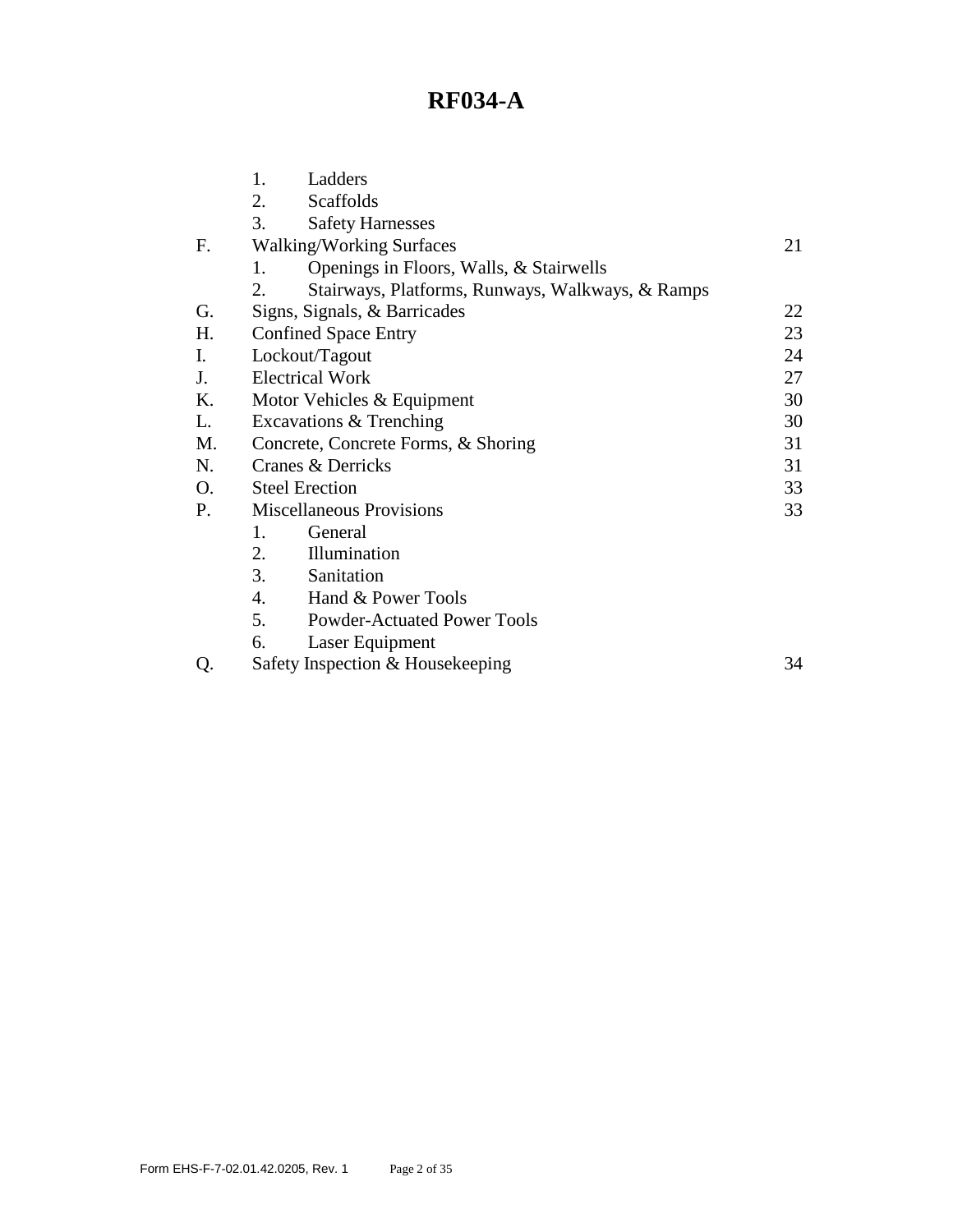#### **I. PURPOSE, SCOPE, AND PHILOSOPHY**

#### A. **Buyer Contractor Policies**

- 1. Contractor shall adhere to all applicable federal, state, local, municipal and public laws, ordinances, building codes, rules, regulations, and orders now existing or later enacted. Should a conflict arise, the most stringent of these laws, ordinances, codes, rules, regulations, orders, or contract requirements shall apply. Should any unforeseen consideration or problems arise, they shall be resolved by mutual agreement, recognizing that personnel safety, the environment, and regulatory compliance are of paramount importance.
- 2. **Prior to commencement of any work on Buyer's facilities or property and expressly before arriving at the Buyer's job site, Contractors involved in trades-type work (e.g., electrical, pipefitting, mechanical) are required to be pre-approved by Aerojet Rocketdyne's Safety, Health and Environment (SH&E) department. Contractors will be denied access to the Buyer's facilities until they have received notification from SH&E that they are preapproved.** Companies requiring pre-approval include, but not limited to, general contractors, OEMs, construction vendors, riggers/millwrights, painters, machine tool service vendors, and other vendors who use power tools and/or are engaged in activities that involve potentially hazardous chemicals or energy sources. To be "pre-approved", Contractors and subcontractors must submit the following documentation: *(1) completed Contractor Pre-Approval Form (Form #EHS-AF025); (2) completed Contractor Training Matrix (Form #EHS-AF027); and (3) Contractor Safety & Health Plan* prior to commencement of any work at Buyer's facilities or property and arriving on the job site. This pre-approval is required for the Contractor and any of its subcontractors, at any tier, that need to access the Buyer's facilities in the performance of this Project. Detailed Contractor preapproval information and forms are located at Aerojet Rocketdyne Supplier Information Portal [\(http://www.rocket.com/supp/purchase-terms-and-condition](http://www.rocket.com/supp/purchase-terms-and-conditions)s). **NOTE: You may be in default of your contract if you are not pre-approved and start work on Buyer's facilities or property without this pre-approval.**
- 3. Contractor is responsible for controlling the manner and methods of its operations and is directly responsible for the safety of its employees and subcontractor's employees and ensuring regulatory compliance. In the event Contractor's employees or its subcontractor's employees fail to comply with federal, state, local, or municipal regulations or this document, Buyer has the right and obligation to stop work at Contractor's expense until the issue is rectified to Buyer's satisfaction. Furthermore, violations may be referred to the appropriate regulatory agency(s), which may lead to legal, civil, and/or criminal action.
- 4. Failure of this document to reference specific laws, ordinance, codes, rules, regulations, or orders does NOT excuse Contractor or its employees from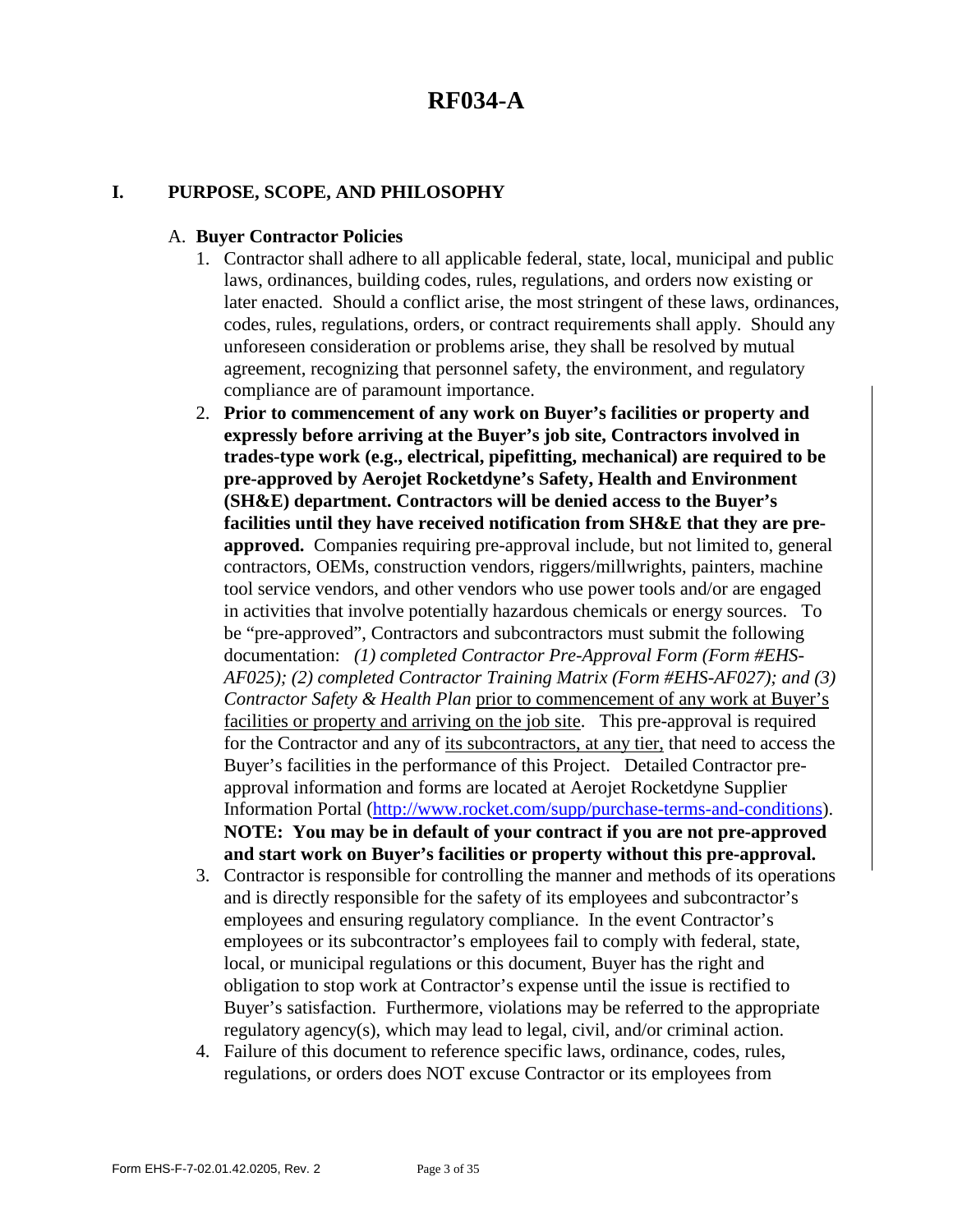following those regulations that may be applicable to the scope of work being performed by Contractor.

- 5. The requirements of this document may be modified by the specific safety and environmental rules and procedures of individual operating buildings or facilities. Requirement modifications for specific safety and environmental rules and procedures will be indicated on drawings.
- 6. Contractor shall not permit any person to enter Buyer's premises, at the work site or elsewhere, except in accordance with Buyer's safety and security requirements.
- 7. Contractor is solely responsible for the safety and protection of all persons and property while on or near the work site, including the safety and protection of its employees, agents, delegates, invitees, and subcontractors.
- 8. Contractor agrees to indemnify and hold Buyer harmless from prohibiting any Contractor or Subcontractor employees, agents, or invitees from entering the work site or project if, in the sole opinion of Aerojet Rocketdyne, such employee, agent, or invitee fails to comply with SH&E laws, rules, and regulations discussed in Section I.A.1 of this document.
- 9. All Contractor and Subcontractor employees that contact or work on asbestoscontaining materials during their work activities shall have asbestos awareness training as defined by Code of Federal Regulations, Title 29 and SSC Asbestos Hazard Control Plan, SCWI-8500-0019-ENV. Training shall be completed prior to initiation of work and be current.
- 10. Unless stated otherwise in this document, all reference(s) to Contractor shall include Contractor's employees, agents, delegates, invitees and Subcontractor's employees, agents, delegates, and invitees.

### B. **References/Standards**

- a. Occupational Safety and Health Act (OSHA) Title 29 Code of Federal Regulations (CFR), Parts 1910 & 1926
- b. National Fire Protection Association (NFPA) standards comprising the National Fire Codes, including, but not limited to, the National Electrical Code (NEC) and the NFPA 70E Standard for Electrical Safety in the Workplace
- c. NFPA 30, Flammable and Combustible Liquids Code
- d. American National Standards Institute (ANSI)
- e. American Society for Testing and Materials (ASTM)
- f. International Safety Equipment Association (ISEA)
- g. American Society of Safety Engineers (ASSE)
- h. National Institute for Occupational Safety and Health (NIOSH)
- i. American Conference of Governmental Industrial Hygienists (ACGIH) Industrial Ventilation Manual
- j. Bureau of Labor Statistics (BLS)
- k. 40 CFR, Resource Conservation and Recovery Act (RCRA)
- l. 49 CFR, Department of Transportation of Hazardous Materials and Waste
- m. Toxic Substance Control Act (TSCA)
- n. SCWI-8500-0019-ENV, SSC Asbestos Hazard Control Plan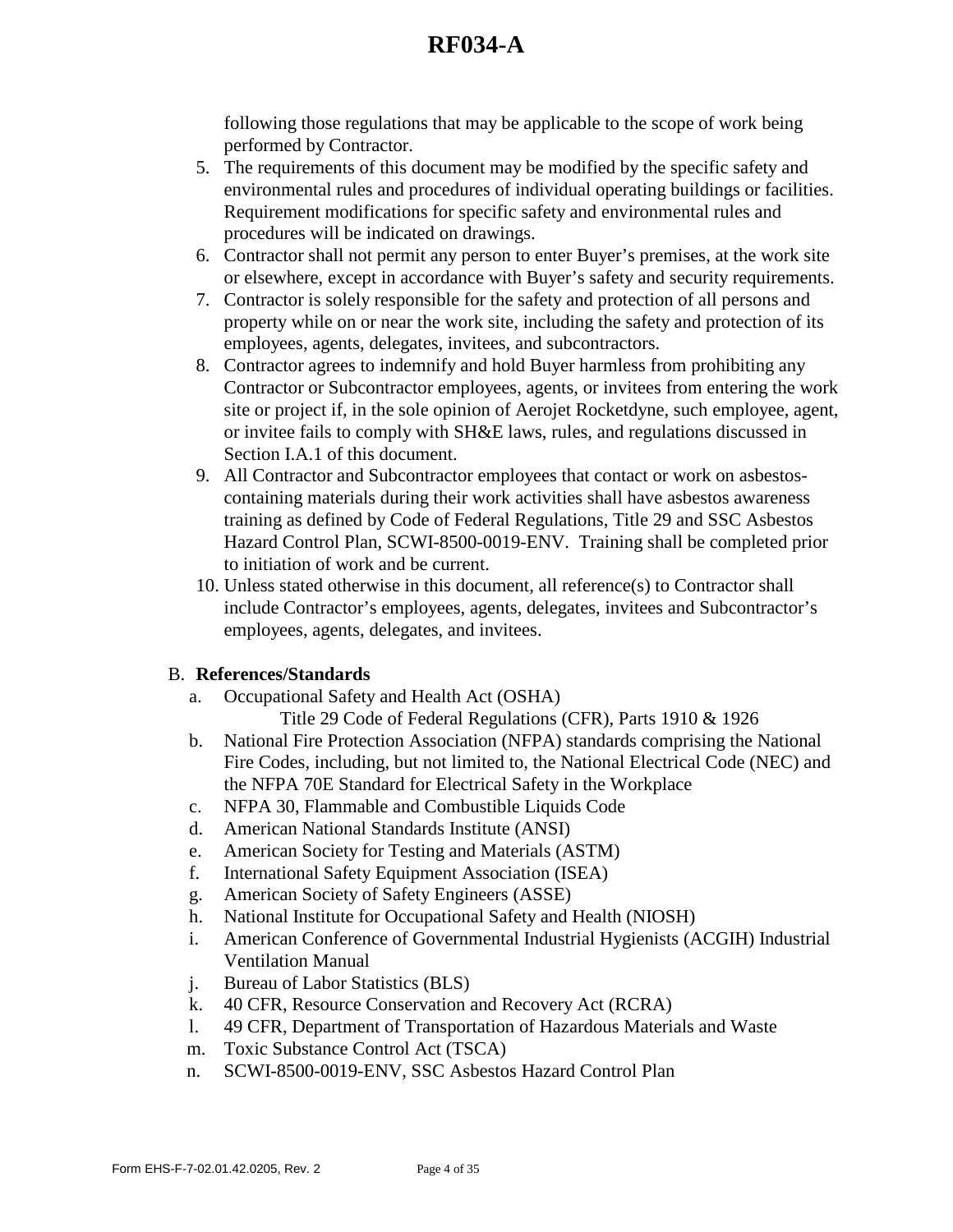- 1. Where a standard is referenced in this document, the subject referenced (equipment, material, or work) shall be in compliance with the most recent edition of that standard.
- 2. The referenced standards are minimum requirements. Where the requirements of this document are in excess of, but not contrary to, the referenced standards, Contractor shall comply with the more stringent requirements of this document.

### C. **SH&E Orientation**

- 1. Buyer's SH&E organization or designee will provide Contractor all safety rules and regulations in effect at the worksite. Contractor will be responsible for requiring all of its employees to receive this information prior to beginning work at Buyer's facility. These rules will include an explanation of Buyer's:
	- a. Emergency systems
	- b. Hazardous materials or conditions which may affect Contractor's employees
	- c. Safety precautions for facilities in which the Contractor may be working
	- d. Emergency procedures for specific facilities
	- e. Emergency equipment, alarms, or signals
		- (1) Fire extinguishers, fire alarm stations, signal lights, sprinkler systems, emergency lights, and component equipment shall not be removed, disconnected, or reconnected without the specific approval from Security and Fire Services through the Buyer's Contractor Coordinator. Permission to shut down, remove, modify, or relocate such equipment must be requested through the Buyer's Contractor Coordinator.
		- (2) Fire hydrants and fire service control valves shall not be blocked. Permission for the use of fire hydrants must be obtained from Security and Fire Services through the Buyer's Contractor Coordinator.
	- f. Emergency exits
		- (1) Locations
		- (2) Maintaining clear passage
	- g. Evacuation procedures and emergency assembly areas
	- h. Plant fire safety rules
	- i. Existing Buyer regulatory permits and conditions which may be affected or impacted by Contractor's scope of work
- 2. Contractor shall provide these safety rules and regulations to all subcontractors.
- 3. Contractor shall keep records showing to whom this information has been given. In the event there is a change in personnel in Contractor's work force, Contractor is responsible for providing any new employees with this information and maintaining all necessary records.

### D. **Contractor's Responsibilities**

1. The Contractor is responsible for controlling the manner and methods of its operations and is directly responsible for the safety of its employees and Subcontractor's employees and ensuring regulatory compliance. To accomplish this, the Contractor will do all things necessary to ensure the safety of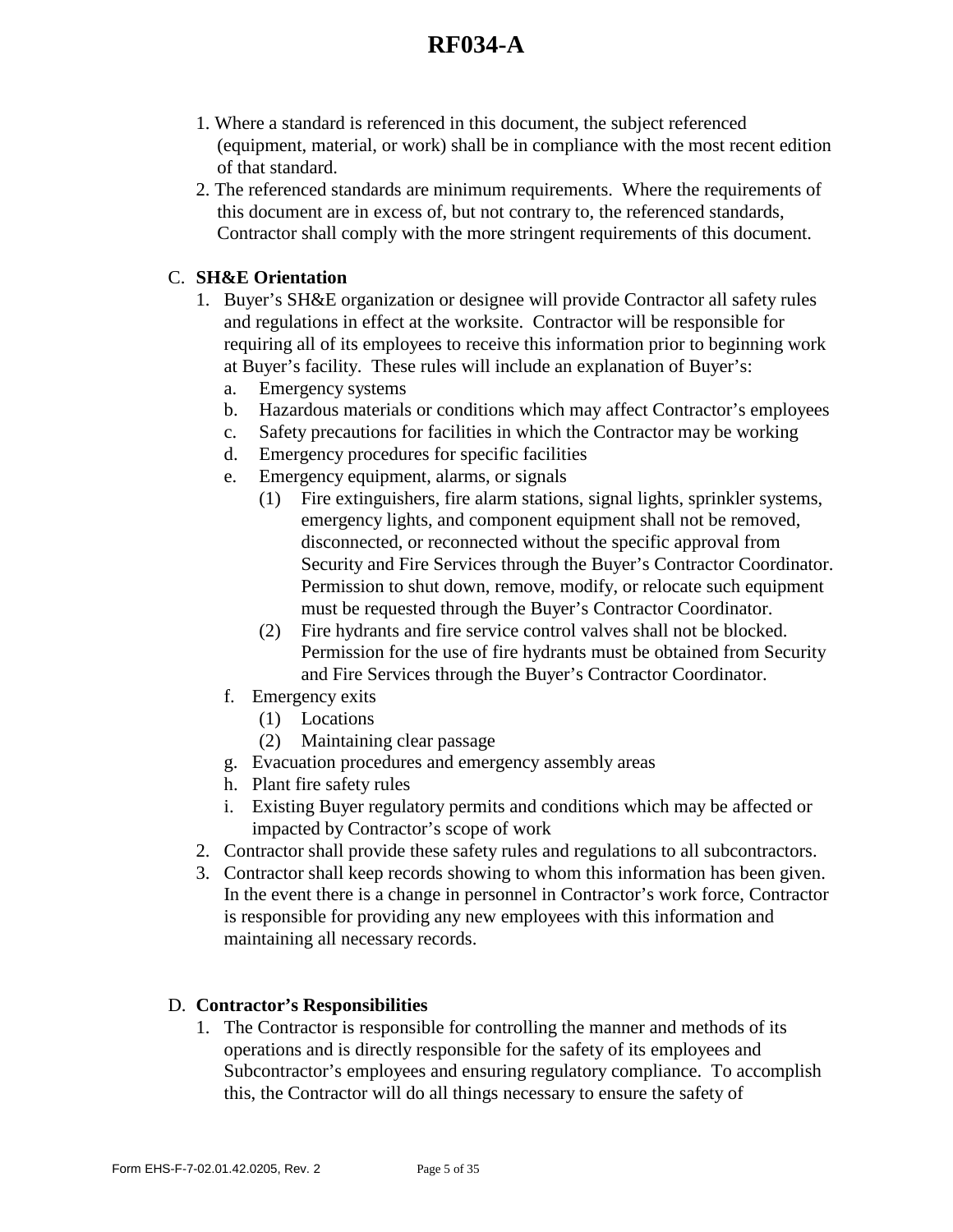Contractor's or Subcontractor's employees, agents, or invitees, including the following:

- a. Appoint a Contractor-designated representative for project and safety coordination at the job site. The designated representative must be on site while work is being accomplished. The Contractor may designate a Subcontractor's employee as the Contractor's representative, but in any event, the Contractor remains directly responsible to Aerojet Rocketdyne for safety performance of all work, including Subcontractor's work.
- b. Use only the plant or building entrance designated by Buyer for entering and exiting.
- c. Prohibit Contractor and Subcontractor personnel from entering Buyer's buildings or facilities outside scope of worksite.
- d. Follow local plant access control practice. Buyer may require Contractor's employees to sign a log upon entering and leaving Buyer's buildings, facilities or test sites. The Contractor will also ensure that each Contractor employee is issued and wears a NASA-issued badge or an Aerojet Rocketdyne-issued visitor/contractor badge issued via the Easy Lobby access system.
- e. Ensure that all Contractor and Subcontractor personnel comply with the terms of the contract, including applicable Security and Fire Services and SH&E rules. These rules include, but are not limited to, Confined Space Entry, Hot Work, Lockout/Tagout, hazardous material and waste management.
- f. Provide supervisors and employees who are competent and adequately trained to perform required work.
- g. Advise Contractor's employees and Subcontractor's employees of hazards associated with the work to be performed, including any hazard information provided to the Contractor by Buyer. It is the Contractor's obligation to inform its employees and Subcontractor's employees of any hazardous chemical information the Contractor receives from Buyer in compliance with state and federal Right-to-Know legislation and to ensure that the Contractor's employees and Subcontractor's employees receive proper training.
- h. Provide all tools and equipment for the work, including personal protective equipment. The tools and equipment must be properly maintained and appropriate for safe accomplishment of the work. Buyer has the right to refuse or restrict the use of tools, equipment, or hazardous materials.
- i. Keep the work area free from safety and health hazards. The Contractor shall promote safety and maintain good housekeeping throughout all phases of construction.
- j. Keep the Buyer's Contractor Coordinator assigned to the Contractor immediately notified and fully informed of any work which may affect the safety of Buyer's employees or property or which may violate regulatory compliance. This includes compliance with state and federal Right-to-Know legislation. Contractor shall provide the Buyer's Contractor Coordinator with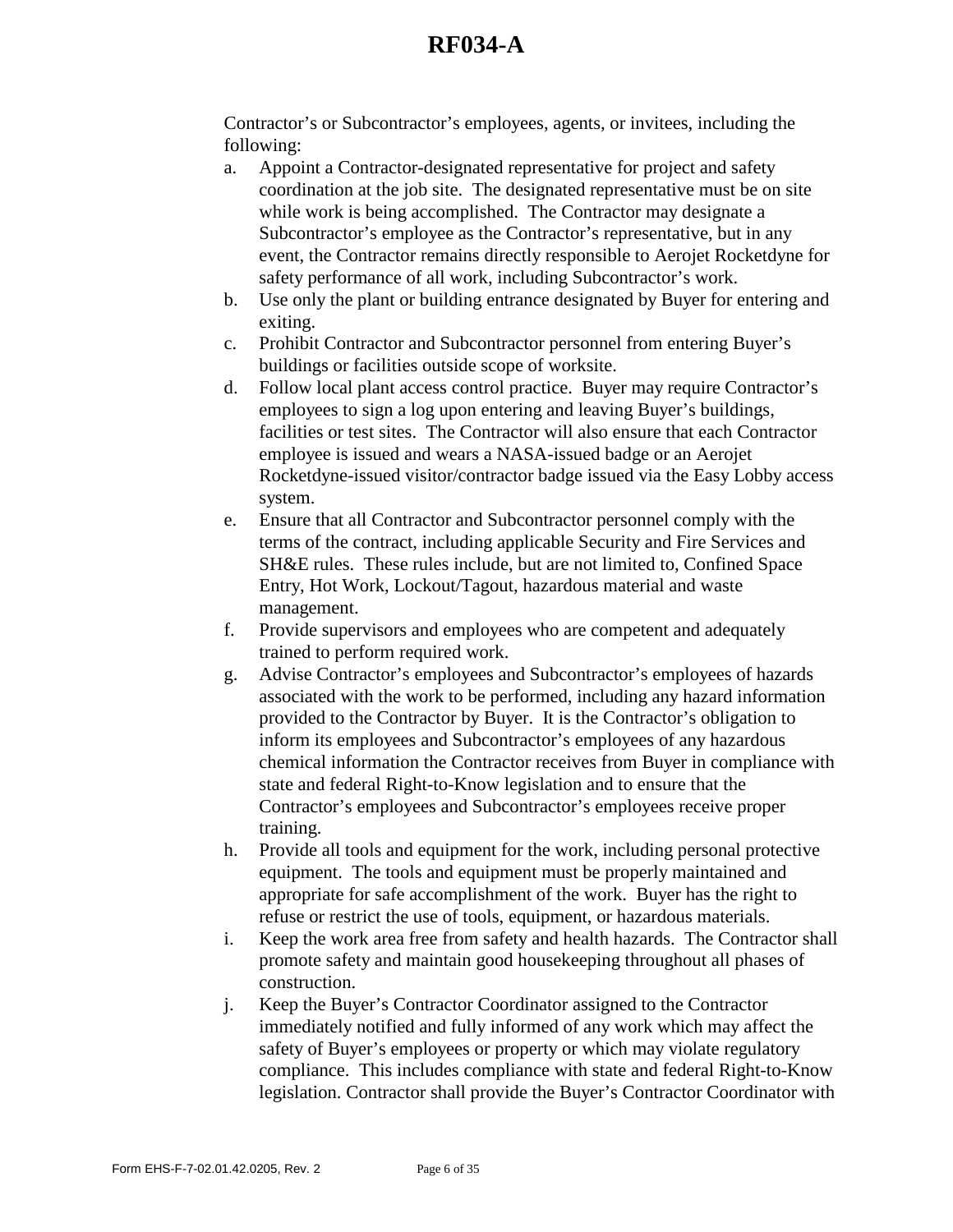appropriate Safety Data Sheets (SDSs) or other required information about hazardous materials the Contractor will bring onto Buyer's property.

- k. Follow specific instructions supplied by Buyer's Contractor Coordinator should emergency alarms be activated.
- l. Know whom to call and what to do in the event of an emergency involving the Contractor's work or employees.
- m. Provide first aid and medical services; know where they are located and how to obtain them for Contractor's employees when needed.
- n. Notify the Buyer's Contractor Coordinator immediately of any injury or illness to the Contractor's employees or Subcontractor's employees occurring while on Buyer's property. Provide a copy of each incident report to the Buyer's Contractor Coordinator within one working day. Contractor is responsible to maintain an adequate supply of investigation forms at the job site. Contractor form shall be reviewed by Buyer's SH&E organization.
- o. Coordinate the use of all radiation-producing devices or materials such as radiography equipment and alignment lasers with the Buyer's Contractor Coordinator.
- p. Submit to the Buyer's Contractor Coordinator, on a monthly basis, the number of man-hours worked on the Buyer's premise or property for work accomplished on the Project.

### E. **Contractor's SH&E Training**

- 1. Contractor shall instruct each employee in the recognition and correction of unsafe acts, behavior, and conditions and the regulations applicable to Contractor's work environment. The Contractor's employee shall use these instructions to control or eliminate any hazards or other exposure to illness or injury.
- 2. Contractor shall acquaint each of its employees with the safety and emergency equipment available and the procedures to be followed in each type of accident occurrence.
- 3. At a minimum, each Contractor shall be required to conduct weekly safety meetings with its personnel and Subcontractor's employees. Minutes shall be kept onsite and submitted to the Buyer's Contractor Coordinator.
- 4. Contractor shall provide a qualified supervisor who is responsible for maintaining job site safety and environmental compliance during all phases of construction. The supervisor shall conduct safety meetings with all personnel weekly, monitor site safety and environmental compliance activities continuously and thoroughly investigate all accidents and near misses. Depending on the size and type of project, the supervisor may have other work site responsibilities.
- 5. All Contractor personnel must receive an initial orientation by Contractor's supervisor, covering Contractor's safety procedures, Contractor's Safety & Health Plan, and the requirements of this section.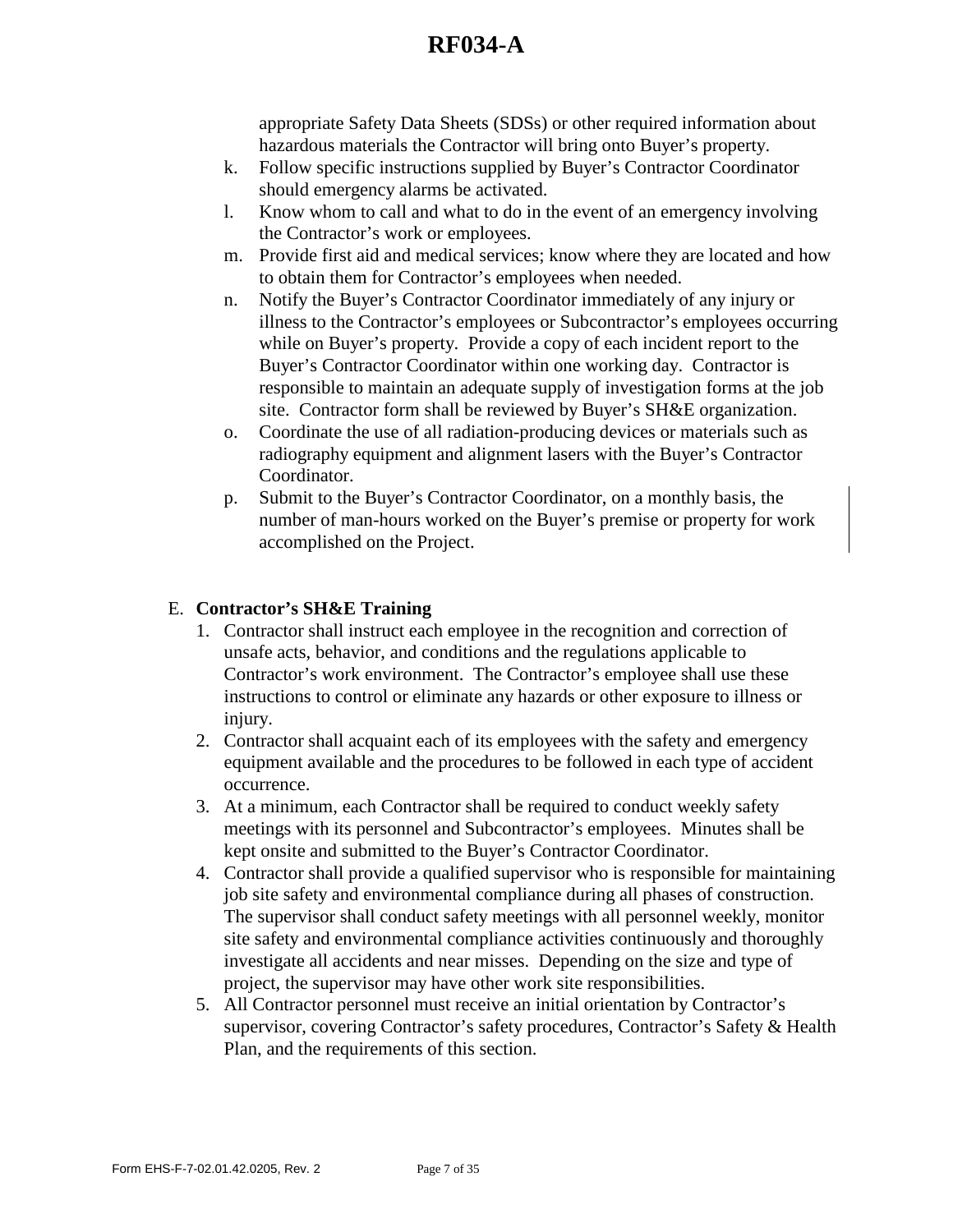- 6. Contractors are responsible for educating their personnel on the requirements of the Federal Hazard Communication Right-to-Know law regarding hazardous chemical inventories, SDSs, container labeling, and emergency procedures.
- 7. Documentation of Federal Hazard Communication Right-to-Know employee training is of paramount importance. Contractor shall keep complete and accurate records of Contractor's personnel training and attendance. This documentation, as well as the hazardous chemical inventory, any permits, and SDS file, shall be ready for audit at any time by either Buyer's SH&E organization or an inspector from an outside regulatory agency.

### F. **First Aid and Medical Attention**

- 1. All first aid and medical attention for Contractor's workers shall be handled by Contractor in accordance with OSHA regulations.
- 2. Contractor shall be required to set up a first aid station in compliance with OSHA regulations.
- 3. Contractor shall be responsible for containerizing all bio-hazardous waste in an OSHA compliant manner and sanitizing any contaminated work areas.
	- a. Contractor will properly dispose of the bio-hazardous waste in accordance with OSHA regulations.

### G. **Recording and Reporting of Injuries/Illnesses**

- 1. Contractor shall immediately notify Buyer's Contractor Coordinator of all occupational injuries or illnesses that occur to Contractor's employees while on Buyer's property and all near misses that could have led to an injury or illness.
- 2. Every Contractor and Subcontractor shall maintain occupational injury and illness records for employees which shall include the following forms:
	- a. OSHA 301 Supplementary Record of Occupational Injuries and Illnesses.
	- b. OSHA 300 Log and Summary of Occupational Injuries and Illnesses.
- 3. Contractor shall notify Buyer of the name of Contractor's employee who will be knowledgeable in the prevention of accidents at the job site and whose duty will be to report immediately in writing to Buyer all accidents and injuries, including near misses, at the worksite. If Contractor files an accident report with a public authority, Contractor shall provide a copy of the report to Buyer prior to issuance.
- 5. Contractor shall investigate each accident and near miss to determine the cause and implement future corrective measures. Contractor will present a written copy of its investigation report and corrective action measures to Buyer's Safety, Health and Environment department through the Buyer's Contractor Coordinator within one (1) working day.

### H. **Personal Attire**

- 1. Contractor's employees shall wear proper clothing while on Buyer's premises. Removal of shirts or wearing of shorts, tank tops, or open-toed shoes is not allowed.
- 2. Contractor employees shall wear hard hats (ANSI/ISEA Z89.1, Class A or Class B rated) at the job site during all phases of construction activities. The Contractor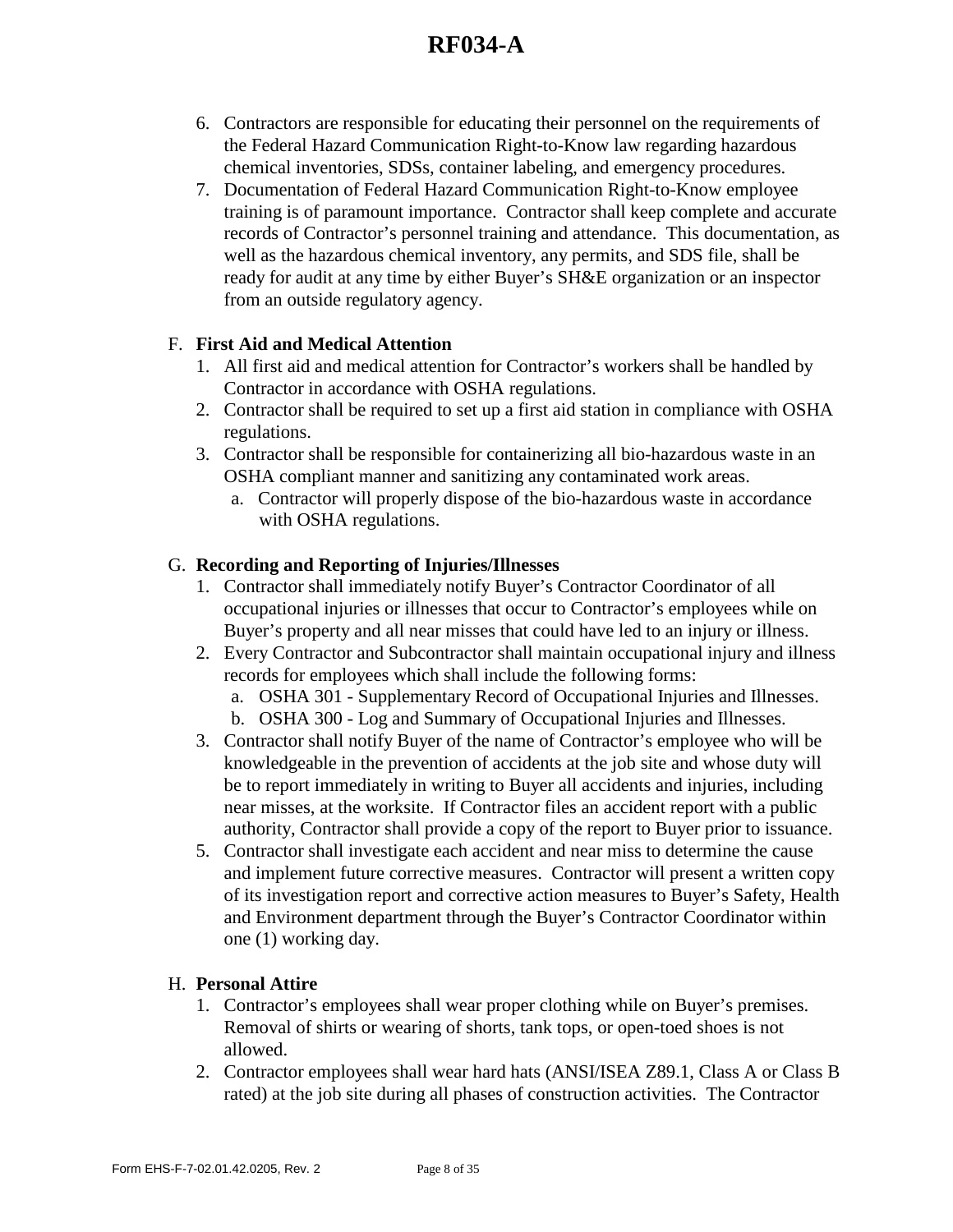shall be responsible to ensure that all Contractor employees adhere to the hard hat policy and that the appropriate signage is posted at the job site.

- 3. Contractor employees shall wear appropriate eye protection, consisting as a minimum of safety glasses with side shields (ANSI Z87/ISEA.1), within Buyer's designated areas and as required by OSHA to perform construction activities. Dark tinted lenses are prohibited indoors, excluding welding operations.
- 4. Contractor employees shall wear safety-toed footwear (ASTM F 2413) when there is potential for injury or within Buyer designated safety-toed footwear areas.
- 5. For additional requirements concerning personal protective equipment, refer to Section III.C of this document.

## I. **Personal Conduct/Restricted or Prohibited Items**

- 1. Horseplay, fighting, gambling, unauthorized explosives, possession of firearms, drinking alcoholic beverages, use of regulated drugs, being under the influence of drugs or alcohol, theft, vandalism, sabotage, distribution of unauthorized literature, and language that is offensive or disruptive shall be cause to bar those involved from Buyer's property indefinitely and subject the individual(s) and/or company to possible legal, civil, and/or criminal action.
- 2. Weapons, ammunition, narcotics, and intoxicating beverages are prohibited items and shall not be admitted on Buyer's premises.
- 3. Cameras, cell phones with camera, PDAs, radios, binoculars, recorders, and radiofrequency (RF) transmitting devices are restricted items. Such items are permitted on the premises only if job related and after obtaining prior approval from Security and Fire Services through the Buyer's Contractor Coordinator. Prior approval will be additionally required from Buyer's SH&E organization through the Buyer's Contractor Coordinator whenever explosives or radioactive materials are to be brought to the premises.

## J. **Smoking Regulations**

- 1. Smoking or the use of tobacco products is prohibited within all of Buyer's buildings and within 20 ft. of building entrances.
- 2. Contractor employees are allowed to smoke only within Buyer's designated smoking areas.
- 3. Cigarettes and cigarette butts shall not be tossed on the ground or in landscape planters. Cigarettes are not to be extinguished by stamping on the ground.
- 4. Contractor and Contractor's employees shall use the special self-extinguishing receptacles located in the designated smoking areas and at the main building entrances.

### K. **Use of Buyer Tools/Equipment**

1. Building cranes may be used by the Contractor only with the prior approval of the Buyer's Contractor Coordinator and only after appropriate bailment liability documentation is approved by Buyer. Contractor operators must be trained/qualified to operate the equipment. Testing or proof loading prior to and/or after the Contractor's use shall be at the Contractor's expense.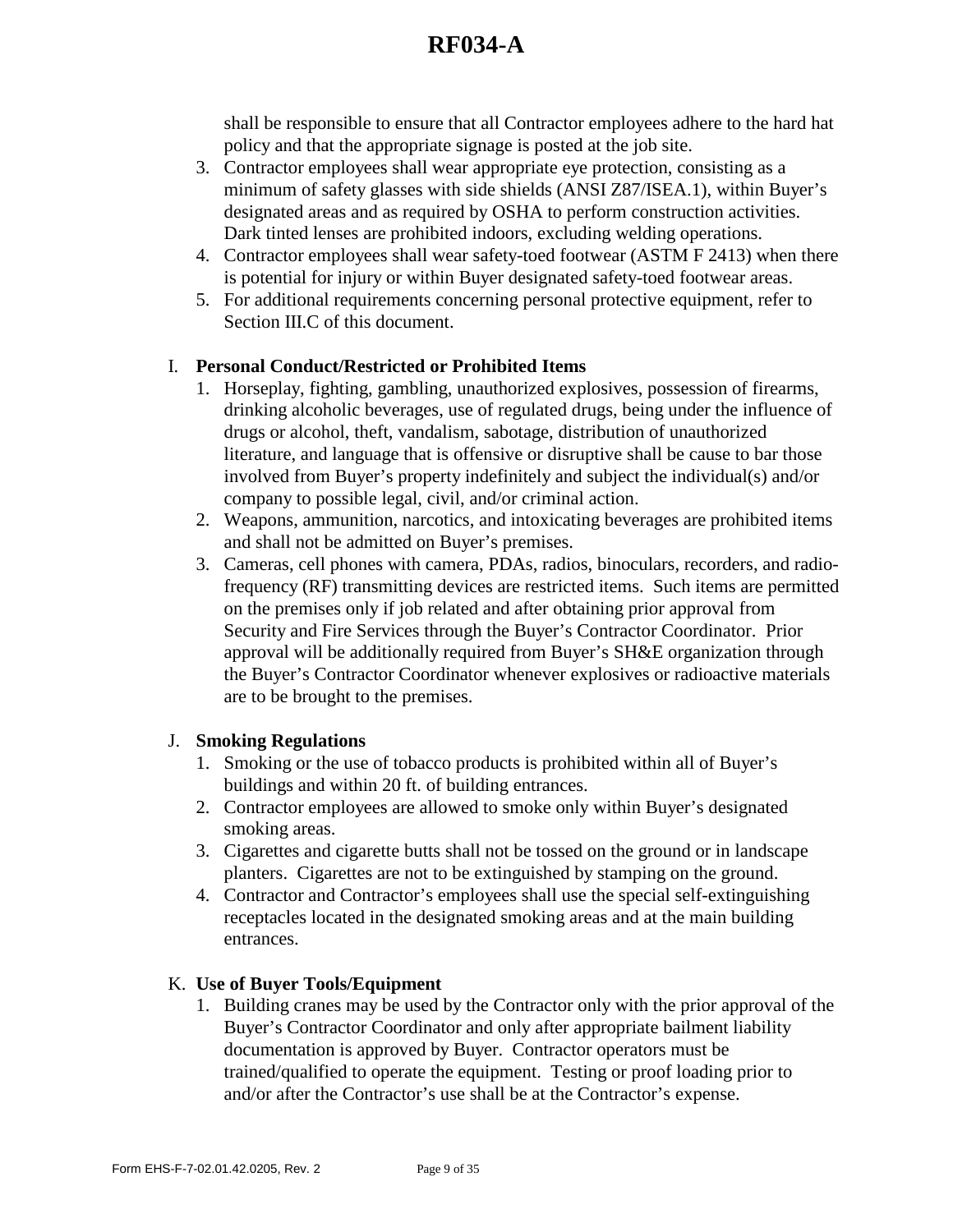2. With the exception of Section I.K.1 of this document, the use of Buyer's tools and equipment is strictly forbidden.

### L. **Work Safety Permits**

- 1. Permits may be required by Buyer for certain work activities. Examples include, but are not limited to, the following:
	- a. Lockout/Tagout
		- (1) Refer to Section III.I of this document for Lockout/Tagout requirements.
	- b. Excavations
	- c. Hot Work
		- (1) Refer to Section III.B of this document for welding, cutting and spark production requirements.
	- d. Confined Space Entry
		- (1) Entry into a confined or enclosed space or area shall require a "Confined Space Entry Permit" by Contractor to be completed before work begins. Refer to Section III.H of this document for confined Space entry requirements.
		- (2) Buyer shall approve Contractor's confined space entry procedures prior to entry into any confined space.
	- e. Demolition of structures or buildings greater than 36 ft. high
	- f. Erection of structures or buildings greater than 36 ft. high
	- g. Operation of internal combustion engines below ground
	- h. Operation of tower cranes
	- i. Fire suppression/detection impairment
		- (1) All work that requires the disconnection, severance, or shutting off of a fire suppression or detection system shall be coordinated through the Buyer's Contractor Coordinator.
		- (2) Buyer's Security and Fire Services will be responsible for closing all valves and aborting all fire suppression and detection systems.
- 2. Conditions noted on the permit(s) shall be exactly identical to the actual job conditions. When the conditions of a job change or when new tools requiring permits are needed to do the job other than those originally covered in the initial permit, **WORK SHALL STOP IMMEDIATELY** because the permit is invalid. The permit is only good for what it describes--no more. Work cannot progress until the situation can be carefully analyzed and a new permit issued for the new conditions.
- 3. Contractor shall present permit to Buyer's Contractor Coordinator for work scope concurrence and for Buyer's Contractor Coordinator's initials showing proof of approval.
- 4. Contractor must ensure that its employees are knowledgeable of the permit requirements.
- 5. The permit must be posted in the work area. If the permit cannot be posted, it should be carried by one of the Contractor's supervisors in that area. Buyer's Contractor Coordinator will periodically question Contractor's employees as to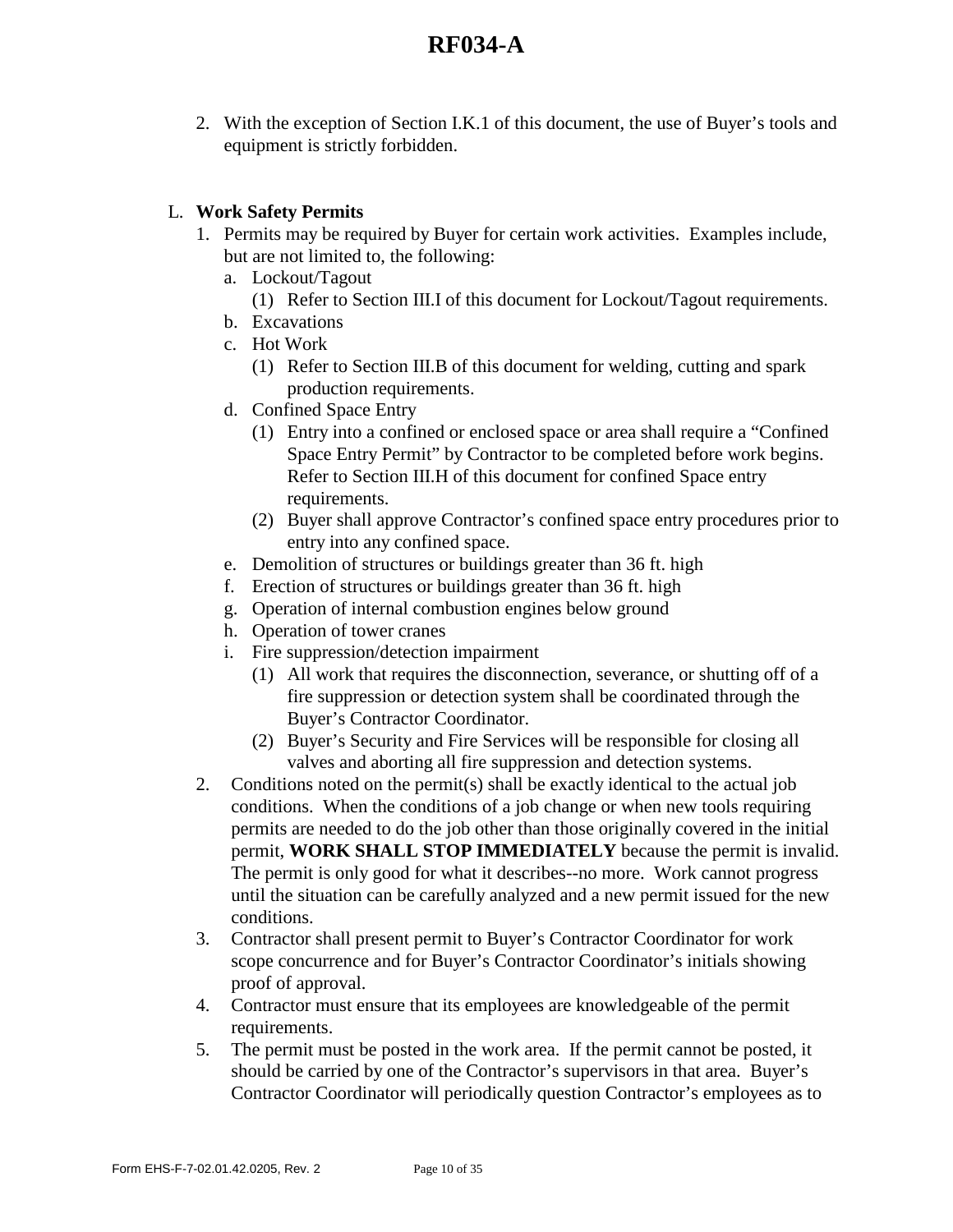the location of the permit and its requirements. Permits shall not remain in Contractor's trailer.

6. Communication is the key to enhancing the effectiveness of the work permit system. Contractor's employees, agents, delegates, and invitees and Subcontractors and Buyer's Contractor Coordinator, including operators and facility supervisors, should be aware of the specific requirements of each permit. This awareness allows each person to review the ongoing work and look for possible changing conditions or deviations during their daily work routine.

### M. **Hazardous Material Usage**

- 1. Before work begins, Contractor shall provide to Buyer's SH&E organization, through the Buyer's Contractor Coordinator, a hazardous material inventory and the corresponding SDSs.
- 2. Hazardous materials shall not be brought onto Buyer's property until approval is received from Buyer's SH&E organization through the Contractor Coordinator.
- 3. The hazardous material inventory along with all SDSs shall be made available to the Buyer's Contractor Coordinator on an immediate basis.
- 4. Contractors are required to strictly enforce container labeling. All containers of hazardous substances shall be labeled. Label shall identify substance, appropriate hazard warnings, and emergency procedures.
- 5. In the event that containers suspected of containing hazardous substances are received without the manufacturer's label, the shipment shall be rejected. All containers of hazardous substances must be appropriately labeled and identified.
- 6. If a shipment of properly labeled containers is received by Contractor without an SDS, Contractor shall immediately request the SDS from the manufacturer. No material shall be brought onsite or used without an SDS.
- 7. An SDS is not required for subsequent deliveries of the same product by the same manufacturer for the same job.
- 8. Contractor shall store hazardous materials in Buyer-approved staging areas. Upon request, Contractor shall provide Buyer's Contractor Coordinator with a list of hazardous materials used on Buyer's property for each day and the quantities used for each material.

### N. **Air Contaminants and Noise Control**

- 1. Aerojet Rocketdyne employees shall not be subjected to excessive air contaminants and noise from Contractor's operations. Protective measures may include, but not limited to, the following:
	- a. Keeping levels of gases, dust, fumes, etc., below OSHA's Permissible Exposure Level (PEL) in non-office areas and 1/10 the PEL for office locations.
	- b. Isolation of heating, ventilating, and air conditioning systems.
	- c. Installation of barriers, temporary walls, or approved fire retardant plastic.
	- d. Working off-shift hours.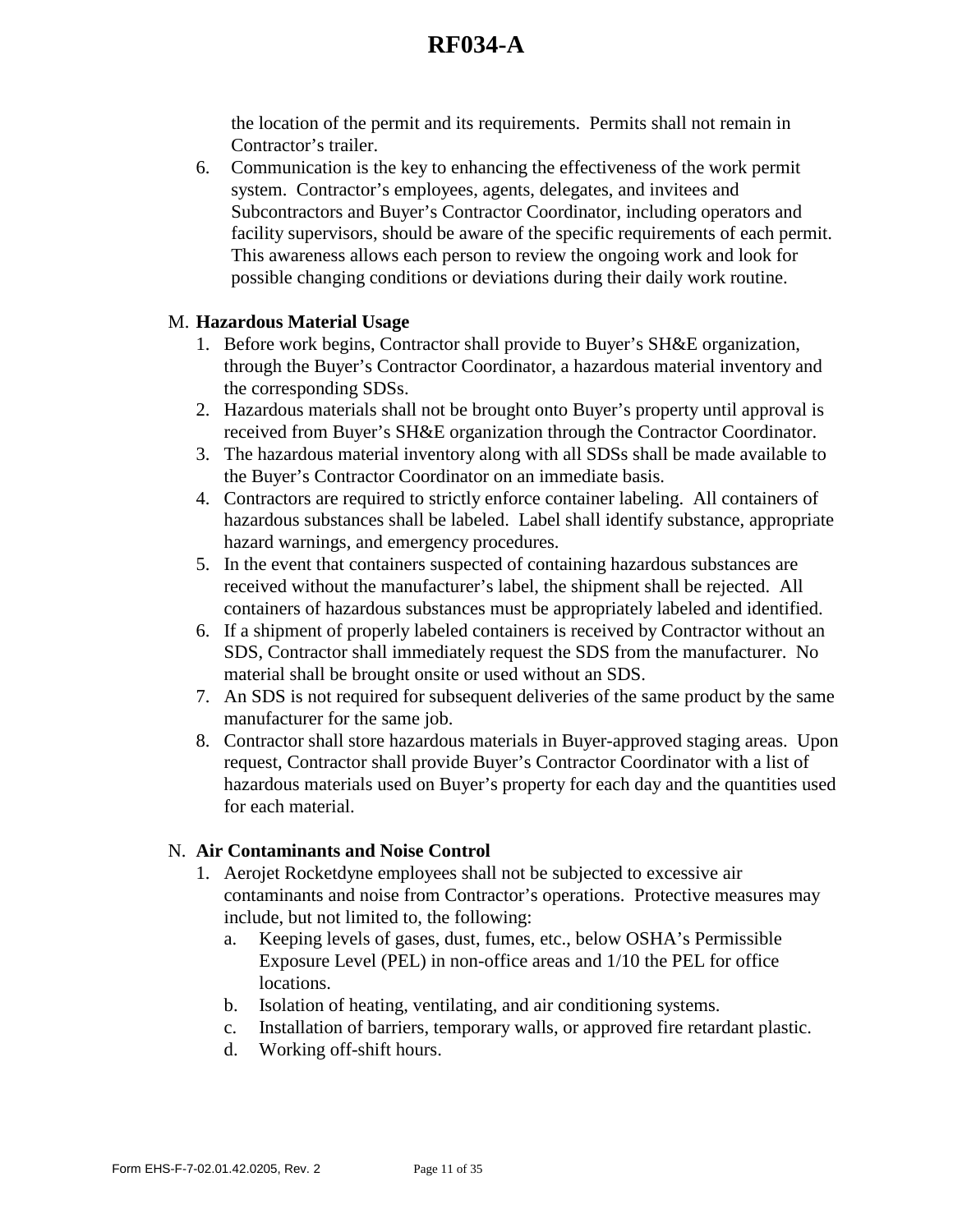### **II. ENVIRONMENTAL PROTECTION REQUIREMENTS**

#### A. **General**

- 1. Federal, state and local regulations have specific requirements, pursuant to the handling, management, and disposal of hazardous materials including, but not limited to, asbestos and lead-containing materials, specifically lead-based paint; PCB ballasts; fluorescent light tubes; and contaminated soil. The Contractor must comply with the specific requirements associated with this specification, including but not limited to, required licenses, certifications, permits, and insurance.
- 2. The Contractor shall submit to Buyer a close-out package to include, at a minimum, all daily logs, sign-in and sign-out sheets, safety meetings, personnel air/blood monitoring data, SDSs of the materials used, HEPA inspection logs, agency notification and permits, copies of manifests, and general field notes. The close-out package must be submitted to Buyer's Contractor Coordinator within 2 weeks after the end of the project.

#### B. **Air Conditioning Systems**

- 1. Should the Contractor perform task(s) such as repairing, servicing, or disposing of an air conditioning system, the Contractor must comply with all regulatory requirements specified in 40 CFR Part 82.
	- a. Included in these requirements, at a minimum, the Contractor shall be certified to perform such work and provide Buyer with current certifications and documentation at least 24 hours prior to the start of the project.

### C. **Air Quality**

- 1. At any time during repairing, servicing, or disposing operations, the Contractor shall comply with all Environmental Protection Association (EPA) rules and regulations, including specific permit requirements and conditions that are the Contractor's responsibilities.
- 2. Buyer or outside agencies have the right to ask for the proper certifications and documentation to perform the operation. Should Buyer find the work is being performed without the proper certification and documentation, Buyer has the right and obligation to stop work at the Contractor's expense until the issue is rectified.

#### D. **Asbestos**

- 1. Contractor shall assume all building materials contain asbestos which shall not be disturbed unless indicated on drawings. If such areas must be disturbed, Contractor shall coordinate with Buyer's Contractor Coordinator to obtain written approval from Buyer's SH&E organization.
- 2. Buyer defines all asbestos-containing material (ACM) as a material containing any amount of asbestos fibers.
- 3. All Contractor and Subcontractor employees that contact or work on asbestoscontaining materials during their work activities shall have asbestos awareness training as defined by 29 CFR and SSC Asbestos Hazard Control Plan, SCWI-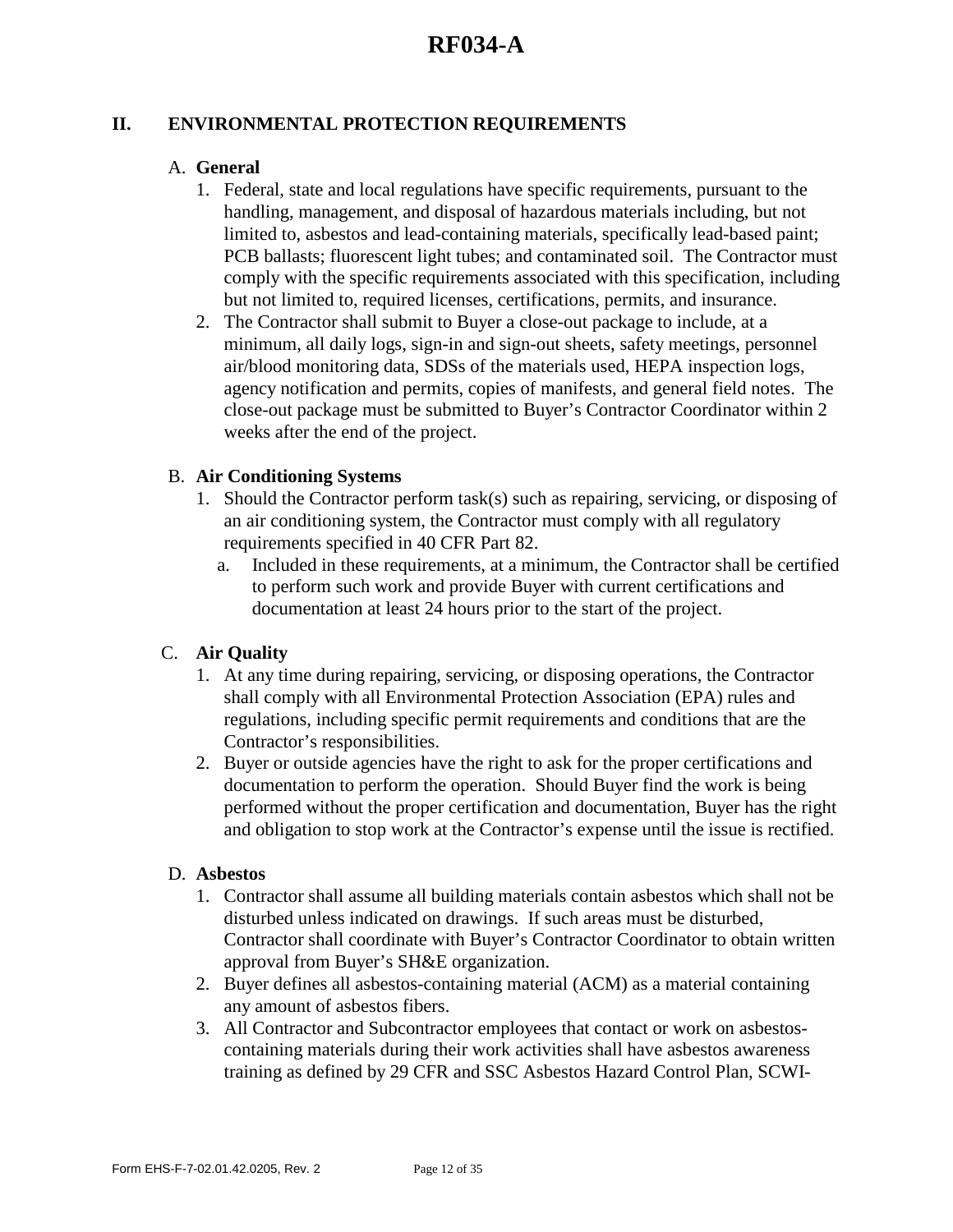8500-0019-ENV. Training shall be current and completed prior to initiation of work.

- 4. If the project's scope of work involves asbestos abatement and consulting services, refer to Buyer's drawings or Statement of Work.
- 5. Contractor shall make appropriate asbestos notifications for renovation or demolition activities when applicable.

## E. **Lead**

- 1. Contractor shall not install lead-containing materials unless approved by Buyer's SH&E organization. Furthermore, Contractor shall assume all existing paint contains lead unless analytical data proves otherwise. Paint containing lead shall not be disturbed unless the activities have been documented in a lead work plan in accordance with OSHA regulations and submitted to Buyer's SH&E organization for review. Activities which may involve lead include:
	- a. Painting and decorating with lead-containing paint or other materials
	- b. Demolition or salvage of structures where lead or materials containing lead are present
	- c. Removal or encapsulation
	- d. New construction, alteration, repair, or renovation of structures, substrates, or portions thereof that contain lead
	- e. Installation of products containing lead
	- f. Lead contamination/emergency clean-up
	- g. Transportation disposal, storage, or containment of lead or materials containing lead on the site
	- h. Maintenance activities
- 2. Contractor shall remove lead-containing materials in such a way that does not generate lead dust and follow the specific requirements listed in 29 CFR 1926.62.
- 3. Contractor shall assume responsibility for the proper packaging of the lead waste prior to disposal.
- 4. Buyer shall assume responsibility for disposal of all lead-containing waste that is generated.
- 5. Contractor shall perform pre-sampling and post-sampling of the area were lead materials will be disturbed.
- 6. Upon request, Contractor shall provide Buyer with Contractor's personnel air monitoring data and blood lead levels consistent with medical confidentiality provisions.
	- a. If any Contractor's employee or their designated agents exceed the OSHA Permissible Exposure Level for lead of 50 micrograms per cubic meter (50  $\mu$ g/m<sup>3</sup>) or have elevated blood levels greater than 50 micrograms per deciliter (50 µg/dl), the employee shall be removed from the work area and additional engineering work control measures shall be implemented by Contractor.

## F. **Water Discharge**

1. Contractor shall not discharge wastewater to Buyer's ground, sanitary system, or storm drains unless written authorization has been obtained from Buyer's SH&E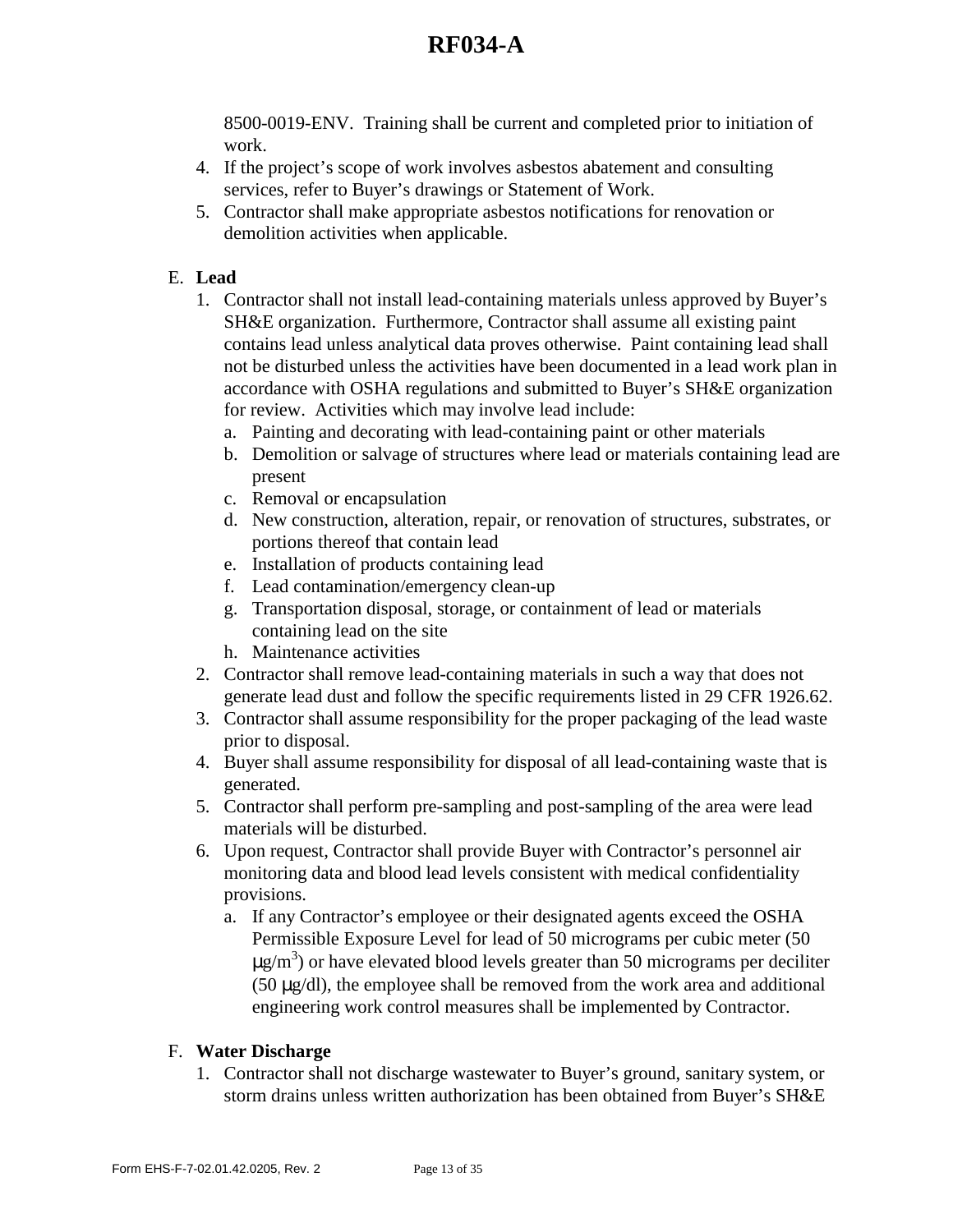organization. All equipment or area wash-down water shall be contained and discharged according to instructions from Buyer's Contractor Coordinator.

2. All concrete-cutting water shall be captured and containerized in Buyer's approved containers and shall be handled by Buyer's SH&E organization.

### G. **Hazardous Waste**

- 1. Contractor shall notify Buyer's Contractor Coordinator prior to generation of any hazardous waste.
- 2. All hazardous waste shall be handled, managed, and packaged to meet all federal, state and local regulations.
- 3. Contractor shall stage hazardous or potentially hazardous wastes in Buyerapproved hazardous waste containers in Buyer-approved staging area(s). Contractor shall maintain containers in good condition and shall not open, handle, or store waste containers in a manner that may rupture the container or cause it to leak. Contractor shall be responsible for transportation and disposal of all Contractor-generated hazardous wastes in accordance with applicable state and federal regulations.
- 4. Contractor shall make a good faith effort to minimize hazardous waste generation.
- 5. Should the Contractor or their designated agents not comply with the federal, state, local, or municipal regulations or with this document, Buyer has the right to stop work at Contractor's expense until the issue is rectified. The cost for project delays shall be assumed by Contractor.

 a. Violations may be referred to the appropriate regulatory agency(s) which may lead to legal, civil, and/or criminal action.

## H. **Radiation**

1. When applicable, prior to the conduct of site operations, Buyer's SH&E organization shall review and approve Contractor's radiation safety procedures. Unless specified otherwise in writing, the Contractor shall bear primary responsibility for safe conduct of licensed or registered operations while on Buyer's property.

## I. **Soil, Concrete & Asphalt Handling**

- 1. Historical process data shows the potential for soil and/or groundwater and/or concrete/asphalt contamination. Should the Contractor find any potential contamination spots in the soil, concrete, or asphalt, the Contractor shall immediately stop the project and notify the Buyer's Contractor Coordinator.
- 2. One week prior to the start of excavation, the Contractor shall notify the Buyer's Contractor Coordinator.
- 3. When contamination is found and/or suspected during excavation, Contractor shall perform air monitoring every 15 minutes using an organic vapor analyzer.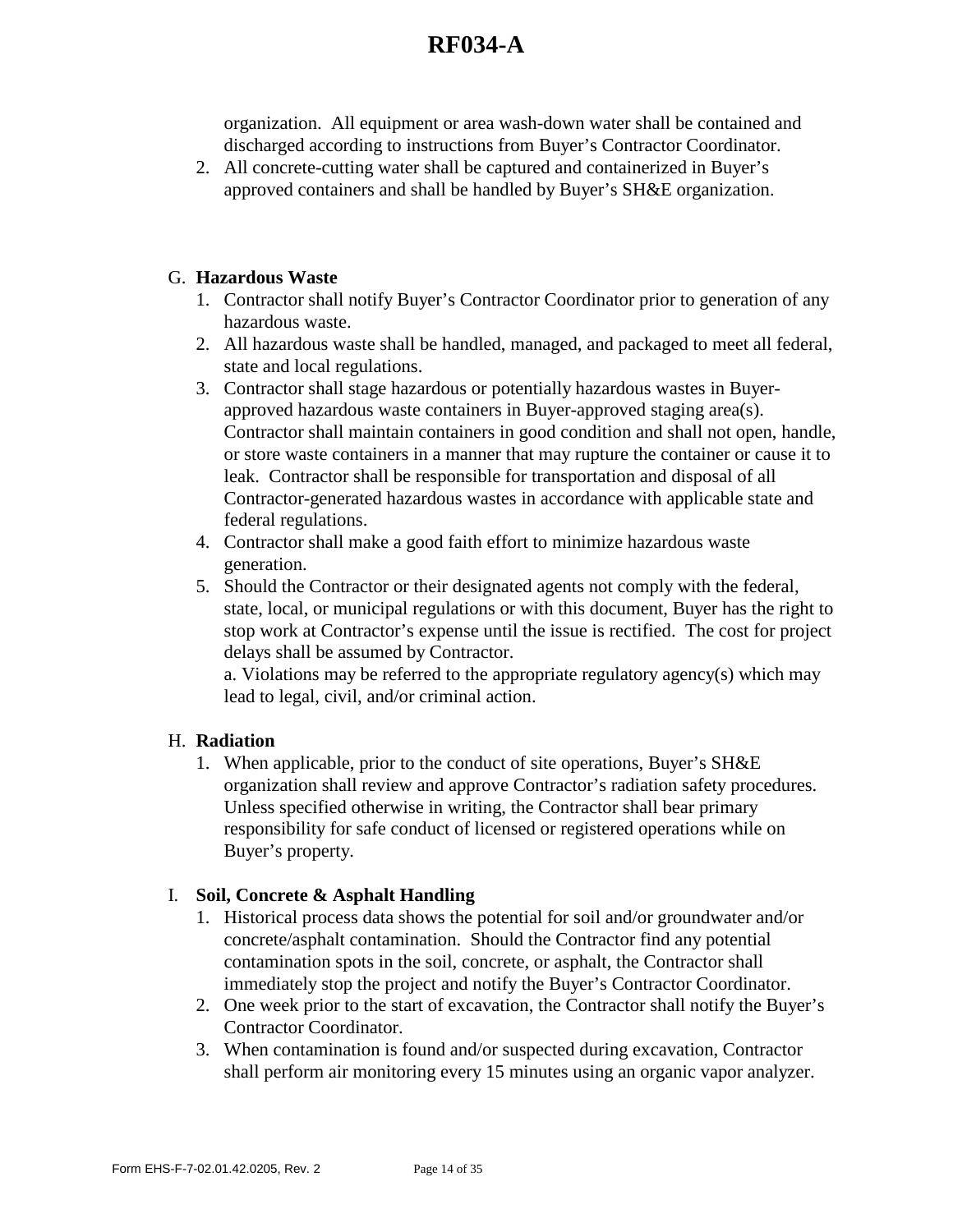- a. The measurements shall be taken at not more than 3 inches from the surface of excavated soil.
- b. If a reading exceeds the specified value determined by Buyer's SH&E organization, Contractor shall immediately notify the Buyer's Contractor Coordinator and implement the soil mitigation plan.
- c. Contractor shall provide Buyer with the daily monitoring reports.
- 4. All concrete and soil removed shall be transported outside the building and placed on, and covered with, minimum 20-mil polyethylene plastic.
	- a. Buyer shall notify the Contractor of the approved location.
	- b. Storm water must not come into contact with the soil.
	- c. Contractor shall provide run-on and run-off control.
- 5. Buyer will sample the soil after the soil has been excavated and will determine if the soil meets hazardous waste requirements.
- 6. If the soil and/or concrete is found to be contaminated, Contractor will provide the appropriate waste containers.
- 7. Contractor shall dispose of contaminated soil and/or concrete.
- 8. Soil that is found to be contaminated shall be disposed of by Contractor.
- 9. After the excavation is complete for each particular area, the Contractor shall allow Buyer sufficient time to collect soil samples prior to any further construction.

### **III. HEALTH & SAFETY REQUIREMENTS**

#### A. **Fire Protection & Prevention**

- 1. Contractor's personnel shall observe Buyer's plant fire safety rules and regulations. These include, but are not limited to:
	- a. Contractor shall provide the number of fire extinguishers and fire protection devices required by law and any additional protection devices required by Buyer. Contractor shall also maintain the equipment in good operating condition (i.e., fully charged). All fires shall be promptly reported to Buyer's Security Control Center in accordance with emergency procedures.
	- b. Buyer's Security and Fire Services personnel responsible for fire protection will give Contractor's employees instructions concerning operations which tend to compromise fire prevention practices or standards.
	- c. Smoking is permitted only in designated areas.
	- d. Welding, burning, cutting, spark-producing equipment, or heating operations require prior approval and a valid permit from Security and Fire Services through the Buyer's Contractor Coordinator.
	- e. Operation of gasoline engine or diesel engine-driven equipment (i.e., forklifts, air compressors, generators, pumps, etc.,) is not permitted in occupied buildings unless the equipment has been inspected and conditions (e.g., equipped with an approved exhaust purifying device) approved by Buyer's SH&E organization through the Buyer's Contractor Coordinator. While on Buyer's premises, all gasoline or diesel-powered engines shall be shut down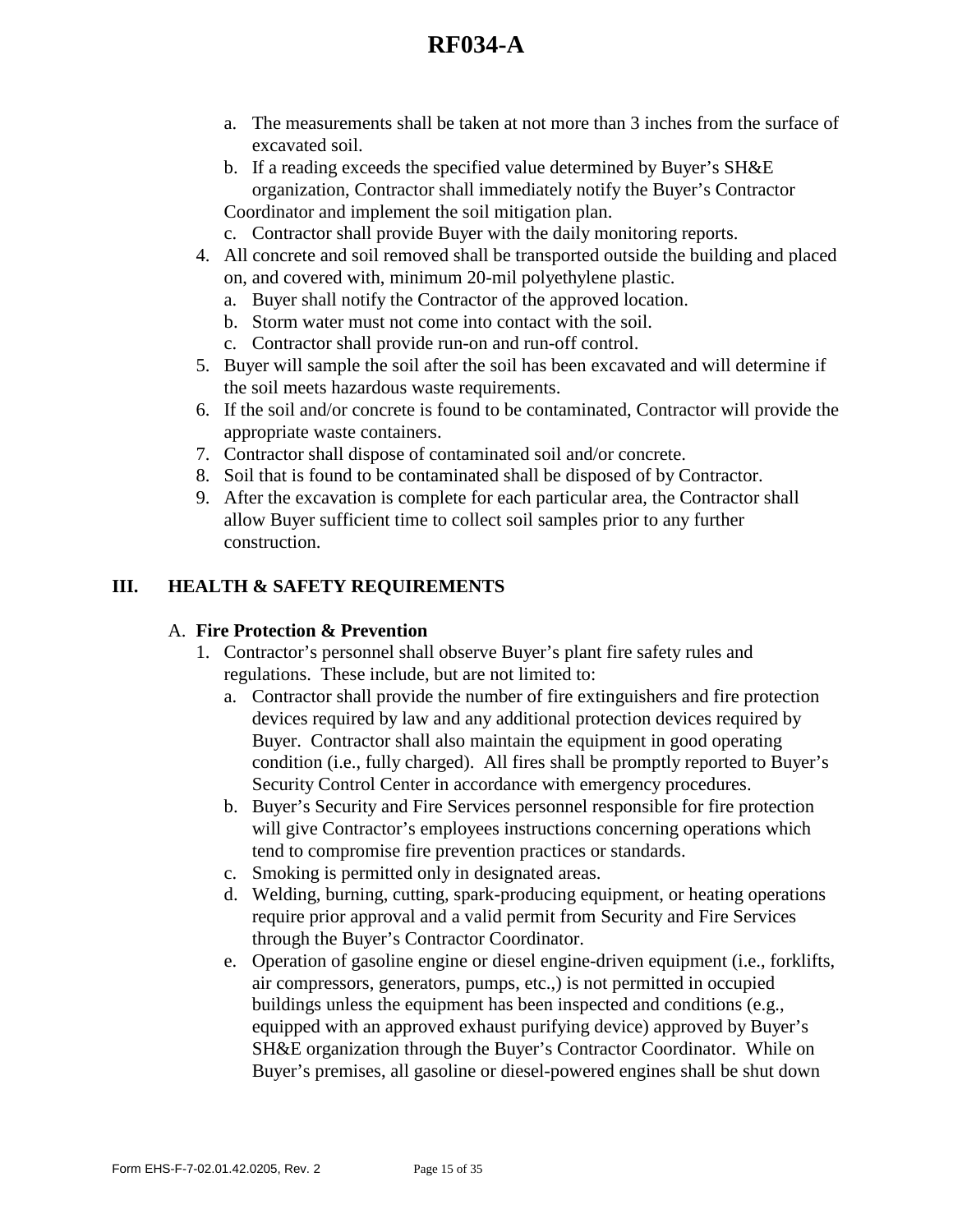before fuel tanks are opened or refueled. Refueling shall not occur within a building.

- f. Liquefied petroleum fuel tanks require inspection by Security and Fire Services prior to initial operation. They shall be properly maintained and their exhaust emissions shall not exceed permissible levels.
- g. Roofing kettles and tar pots used on Buyer's premises must be inspected and approved by Security and Fire Services upon arrival at the job site. The unit must be disconnected from the towing vehicle at all times when in operation and will be kept at a safe distance from buildings.
- h. The use, handling, or storage of explosives and all blasting operations require approval of Buyer's SH&E organization through the Buyer's Contractor Coordinator. Contractor must request approval for the use of explosives at least 24 hours in advance of such requirement.
- i. Aisles, exits, and stairways shall be clear and accessible at all times and in good repair. When it is necessary to close off, block, or repair an aisle, exit or stairway, prior approval must be obtained from Buyer's SH&E organization through the Buyer's Contractor Coordinator.

### B. **Welding, Cutting & Spark Production**

- 1. Contractor's personnel shall observe Buyer's plant safety regulations regarding welding, cutting, burning, grinding, or heating operations, open-flame operations, and spark production.
- 2. Proper precautions (e.g., isolating welding and cutting, removing fire hazards from the vicinity, providing a fire watch, etc.,) for fire prevention shall be taken in areas where welding or other hot work is being done. The Hot Work Permit (form provided by SSC Fire Dept.) must be completed prior to any welding, cutting, burning, grinding, or heating operation, open-flame operations, spark production, or other hot work being performed. SSC Fire Dept. will respond to inspect the proposed operation. No work shall be performed without Fire Service's signature approval on the Hot Work Permit. The Hot Work Permit shall be prominently displayed within the work area. Upon completion of the job, the permit shall be forwarded to the Facilities Engineering department for filing. No welding, cutting, or other hot work shall be done where the application of flammable paints or the presence of other combustible materials or heavy dust concentration creates a fire hazard.
- 3. Contractor shall provide a fire watch person to observe the area where the hot work is occurring. The fire watch person shall have no other responsibilities, other than observing the operation for evidence of fire. The fire watch person shall observe the area of hot work for a period of at least 30 minutes following the cessation of hot work activities.
- 4. Welding equipment used on the premises must be of an approved type and in good operating condition. When overhead welding operations are to be performed, arrangements shall be made through the Buyer's Contractor Coordinator for removal whenever possible of the hazardous materials from the immediate area to a safe location. Contractor will provide adequate standby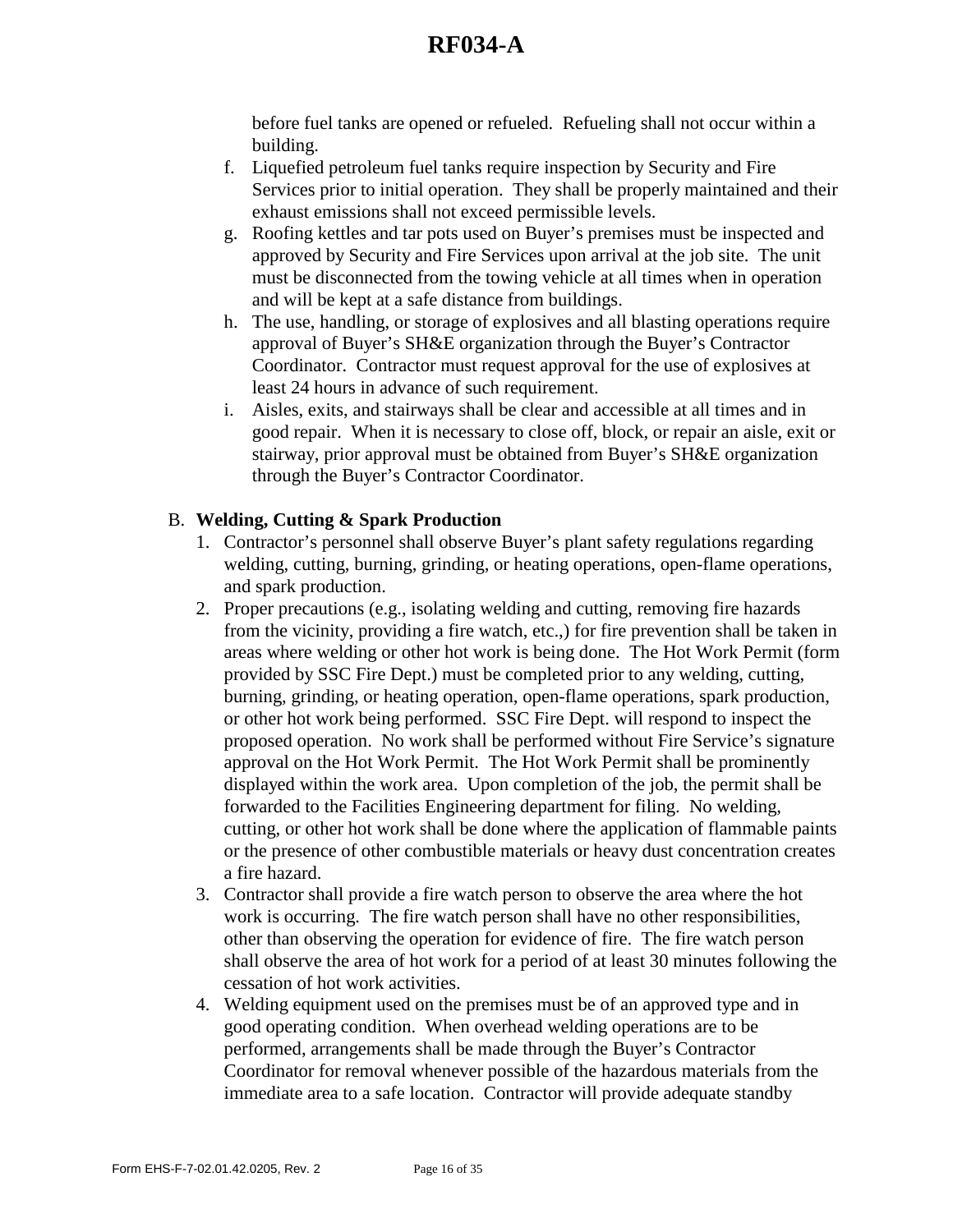personnel, barriers, and warning signs on lower floor level while performing overhead burning, cutting, welding operations, or other hot work operations. Contractor is responsible for furnishing glass cloth blanket or other approved ceiling covering to protect materials which cannot be removed from the work area and which may be damaged by such operations.

- 5. When welding or cutting operations are performed with oxygen and acetylene tanks, the tanks must be properly secured in an upright position and equipped with shutoff wrenches. Each oxygen and acetylene tank must be shut off at the tank and hoses bled down when the welding operations using the tanks are completed for the day. Electrical arc welding equipment, including power sources such as gasoline engines, must also be shut off when not in use.
- 6. Contractor shall exercise extreme care in the use of all open flame equipment. The Buyer's Contractor Coordinator shall be informed daily of all such activities. The following items are of particular importance and shall be strictly enforced by Contractor:
	- a. Contractor shall enforce strict compliance with the above Hot Work Permit.
	- b. Contractor's welding, cutting, spark production, or other hot work operations will be permitted in flammable liquid areas only if operations are shut down, vapor checks are made, solvents are removed, and automatic sprinklers are in service.
	- c. Contractor shall use fire-resistant tarpaulins to contain sparks and hot metals.
	- d. Contractor shall confine flammable liquids in approved safety containers.
- 7. Contractor shall perform welding, cutting, and other hot work operations in accordance with OSHA regulations. These shall include, but not be limited to:
	- a. All exposed combustible materials located below the welding and cutting area must be removed to a safe location, covered with a fire-resistant material or protected by an approved spark catcher to contain all sparks and slag.
	- b. An approved fire extinguisher must be within the immediate area (i.e., within 20 ft. of any welding, cutting, or hot work operations).
	- c. The user must inspect all leads, grounds, clamps, welding machines, hoses, gauges, torches, and cylinders before they are put into operation.
	- d. All fittings, couplings and connections are to be leak-free.
	- e. Provide adequate ventilation while cutting, welding, soldering, or working on galvanized material while performing work within enclosed shelters.
	- f. All work must have a separate and adequate ground, pulled from the welding machine to the item being welded.
	- g. Adequate measures, e.g., flash screens, shall be taken to shield the eyes of personnel in the vicinity from flash burns and the welding rays.
	- h. At the end of each shift (or when not in use for extended periods), the welding machine shall be turned off.
	- i. An OSHA-approved welding helmet which attaches to a hard hat must be worn. Use appropriate filters for the hazard.
	- j. Electric welding is prohibited from any metal ladder.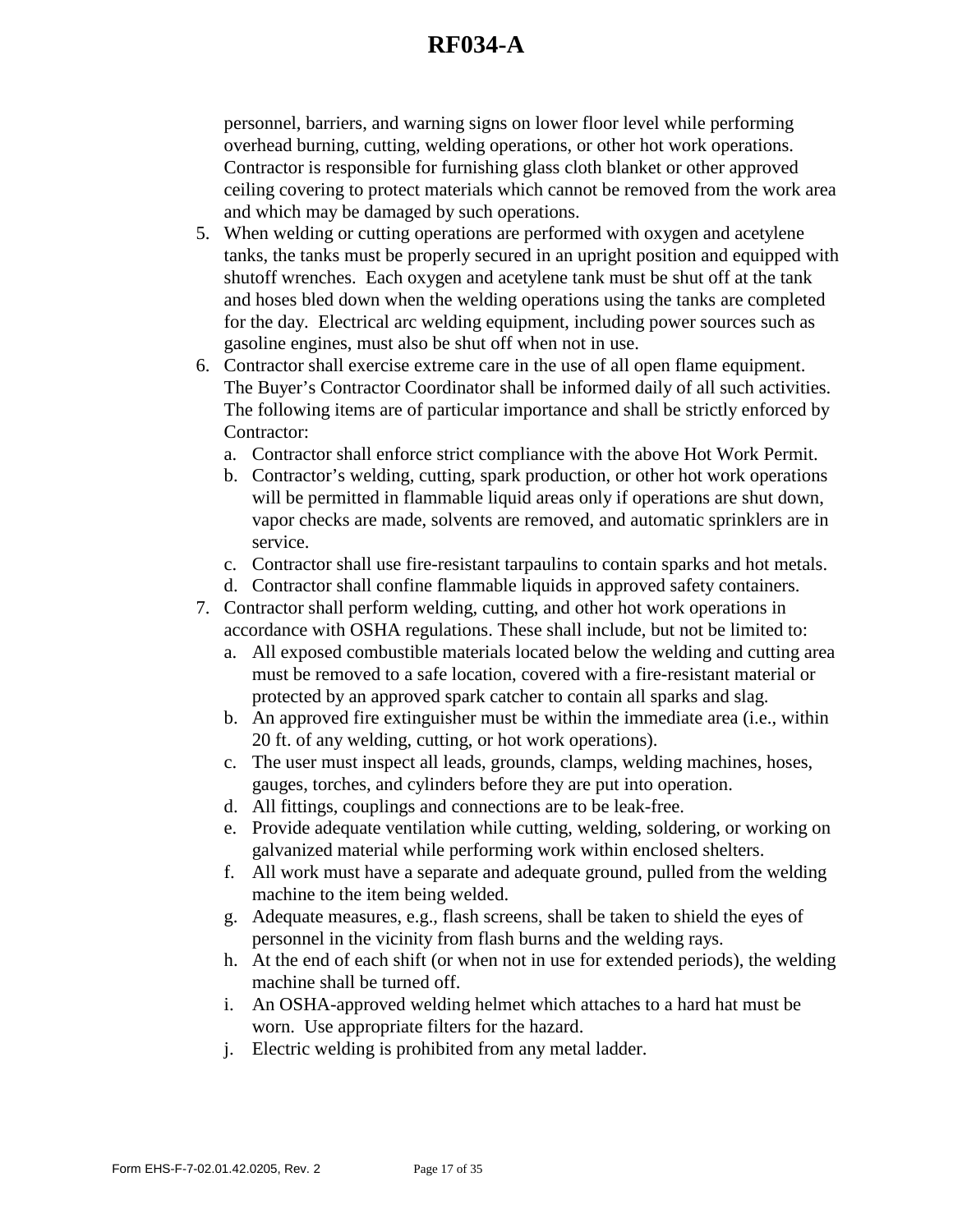- k. Compressed gas cylinders must be secured vertically to an adequate support while in storage or transit. The protective cap must be on during storage and transit. Under no circumstances shall acetylene cylinders be laid down.
- l. Keep oil and grease away from oxygen regulators, hoses, and fittings. Do not store wrenches, dies, cutters, or other grease-covered tools in the same compartment with oxygen equipment.
- m. Approved cutting goggles must be worn. Use appropriate filters for the hazards.
- n. Gloves shall be worn to protect hands and wrists. Flying chips and weld slag travel a considerable distance and may be dangerous to other personnel in the area and, therefore, shall require a screening or shielding. Heavy leather work gloves, long sleeve shirts or jackets, and goggles and/or a full face shield shall be worn when welding, cleaning, grinding, and brushing surfaces. The same precautions shall be taken for wire brushing and power brushing. Flameresistant aprons of leather or other suitable material shall be worn as protection against radiating heat and sparks. Clothing should be free of oil and grease.
- o. Torches shall never be left in a vessel due to potential leaks.
- p. Oxygen shall not be used to operate pneumatic tools, to pressurize a container, to blow out lines, or as a substitute for compressed air or other gases.
- q. Cylinders and hoses shall be placed where they are not exposed to sparks and slag from a welding or cutting operation or other hot work operations.
- r. Cylinders shall be raised to upper levels with approved rigging gear. Do not lift them with slings or by the protective cap or valve.
- s. Do not strike an arc on cylinders or use them as rollers.
- 8. Welding and cutting on barrels or other containers shall be in accordance with all prevailing codes, ordinances, and regulations, including all procedures directed by Buyer's Contractor Coordinator.

### C. **Personal Protective Equipment**

- 1. If engineering or administrative controls cannot be implemented to limit harmful exposure to airborne contaminants, MSHA or NIOSH-approved respirators shall be provided by Contractor for their workers and any of their Subcontractor's workers.
- 2. The respirator shall be applicable and suitable for the purpose intended.
- 3. Contractor shall be responsible for the establishment and maintenance of the respirator protective program in accordance with OSHA and the requirements listed below:
	- a. Respirators shall be selected on the basis of hazards to which the worker is exposed.
	- b. The user shall be instructed and trained in the proper use, maintenance, and fit of respirators and their limitations.
	- c. Where practical, the respirators should be assigned to individual workers.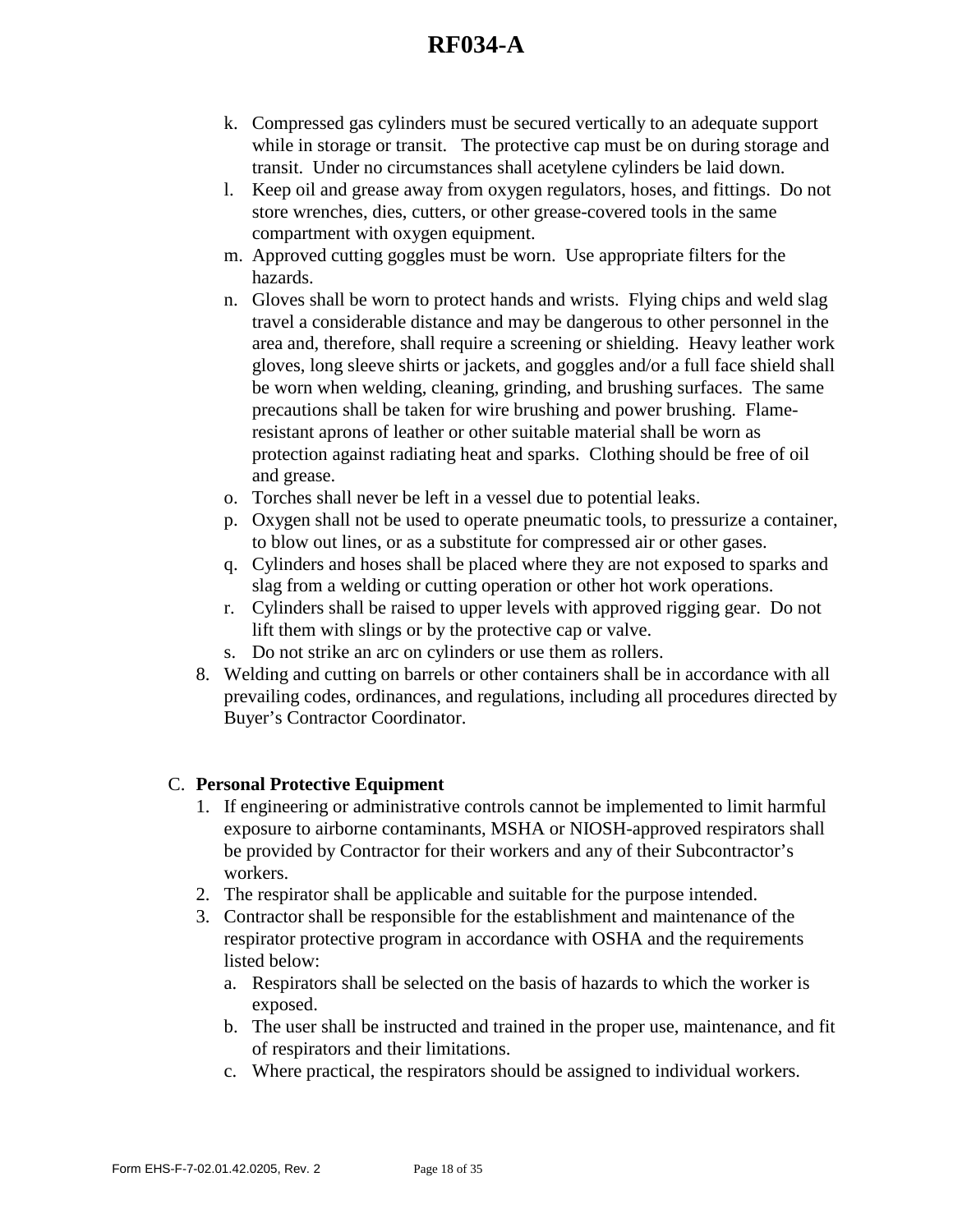- d. Respirators shall be cleaned, disinfected, and filters replaced per manufacturer's recommendations.
- e. Employees should not be assigned to a task requiring use of respirators unless it has been determined that they are physically able to perform the work and use the equipment. Contractor's physician shall determine on an annual basis what health and physical conditions are pertinent.
- 4. Contractor is responsible for providing and requiring employees to wear appropriate personal protective equipment for all operations where there is an exposure to hazardous conditions, where there is the need for using such equipment to reduce the hazards to employees, where required by the specifications or SDS, or where required by plant operating procedures. It is the Contractor's responsibility to ensure their employees and Subcontractor's employees conform to the OSHA regulations regarding personal protective equipment. The most stringent requirements shall take precedence and shall include, but not be limited to:
	- a. Hard hats (metal hard hats shall not be worn), industrial safety glasses with side shields, full-length trousers, and leather shoes are required equipment and must be worn at all times when on the worksite. Hard hats and safety glasses shall be worn with welding helmets and face shields. Flexible slip-on side shields are not acceptable. Additional equipment such as ear plugs, goggles, safety belts, gloves, safety nets, respirators and similar safety items may be required depending on the nature of the work area and the work involved.
	- b. When the possibility of loose particles or flying projectiles exists, the proper protective apparel and safety protection devices shall be worn. A full face shield may be required at the discretion of the Buyer's Contractor Coordinator.
	- c. Safety-toed footwear (ASTM F 2413) shall be worn when there is potential for injury or within Buyer designated areas.
- 5. Contractor shall have extra safety glasses and hard hats available. Safety glass cleaner shall also be made readily available to all Contractor employees.

### D. **Material Handling, Storage, & Disposal**

- 1. General
	- a. Contractor shall be responsible for using safe methods of handling, storage, and disposal of materials at the worksite.
	- b. Contractor's personnel shall observe Buyer's plant safety rules and regulations for receiving, handling, storage, and disposal of all materials.
- 2. Material Handling
	- a. Rigging equipment for material handling shall be of the proper size and rating. All rigging equipment shall be inspected by Contractor prior to use on each shift and as necessary during its use to ensure that it is safe. Defective rigging equipment shall be removed from service. All rigging equipment not in use shall be properly secured.
	- b. Tags or guidelines shall be used for controlling loads.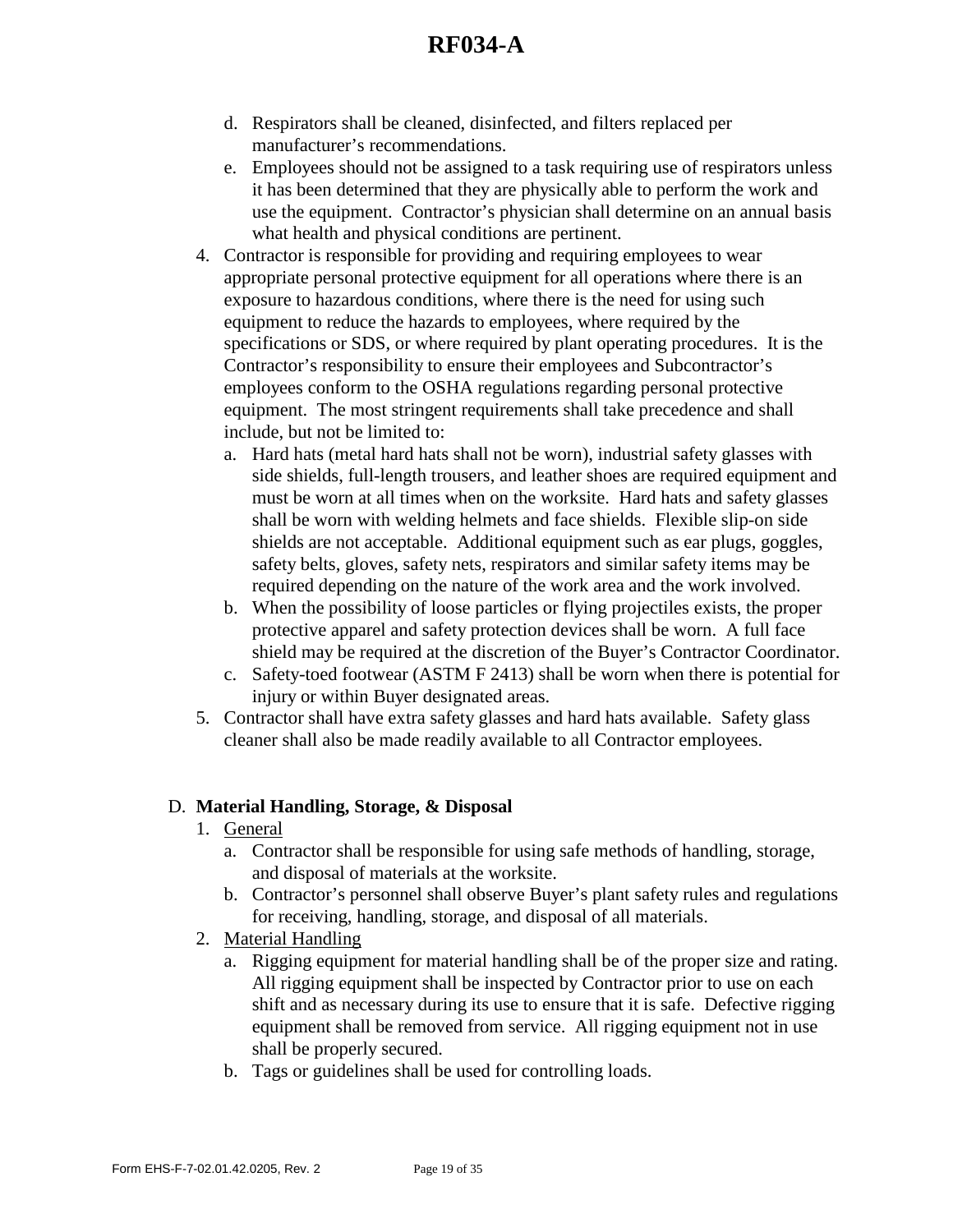- c. Special custom design grabs, hooks, clamps, or other lifting accessories (for such units as modular panels, prefabricated structures and similar materials) shall be marked to indicate safe working loads and shall be proof tested prior to use of 125 percent of their rated load.
- 3. Material Storage
	- a. All materials stored shall be stacked, braced, racked, blocked, interlocked, or otherwise secured to prevent sliding, rolling, falling, or collapse.
	- b. Flammable material storage shall be managed in accordance with NFPA 30.
	- c. Materials stored inside buildings under construction shall not be placed within 6 feet of any hoist way or inside floor opening nor within 10 feet of an exterior wall which does not extend above the top of the material stored.
	- d. Materials stored on existing structurally supported floors and roofs shall not exceed the uniform design load capacity of floor or roof.
	- e. Storage location shall be approved by the Buyer's Contractor Coordinator.
- 4. Material Disposal
	- a. Disposal of debris and waste materials such as chemicals, cleaning solvents, lubricating oils, cutting oils, toxic materials, and other hazardous materials shall comply with Buyer's procedures and all applicable ordinances, regulations, and laws of local, city, county, state, and national government agencies. For disposal of hazardous material, refer to Section II.G of this document.
	- b. The disposal method of debris and nonhazardous waste materials shall be selected by Buyer. Buyer's SH&E organization will select each disposal method to ensure compliance with applicable ordinances, regulations, and laws of local, city, county, state, and national government agencies having jurisdiction. Contractor shall comply with each waste disposal method selected.
	- c. Contractor shall take steps necessary to prevent discharging of lubricating oils and cleaning solvents onto the ground and/or into sewers and sewage disposal systems to prevent contaminating rivers, streams, and the environment. These fluids (after use) shall be stored in waste drums or other approved containers and disposed of in a legal and authorized manner, including adherence to the Environmental Protection Agency (EPA) rules.

## E. **Ladders, Scaffolds, & Work in Elevated Locations**

- 1. Ladders
	- a. The use and erection of ladders shall comply with OSHA regulations and shall include, but not be limited to:
		- (1) Each user must visually inspect each ladder for defects before using.
		- (2) While ascending or descending a ladder, carry nothing which will prevent holding onto the ladder with both hands. Use handline if necessary to raise or lower materials.
		- (3) Metal ladders shall not be used around electrical equipment.
		- (4) Ladders must be securely tied off.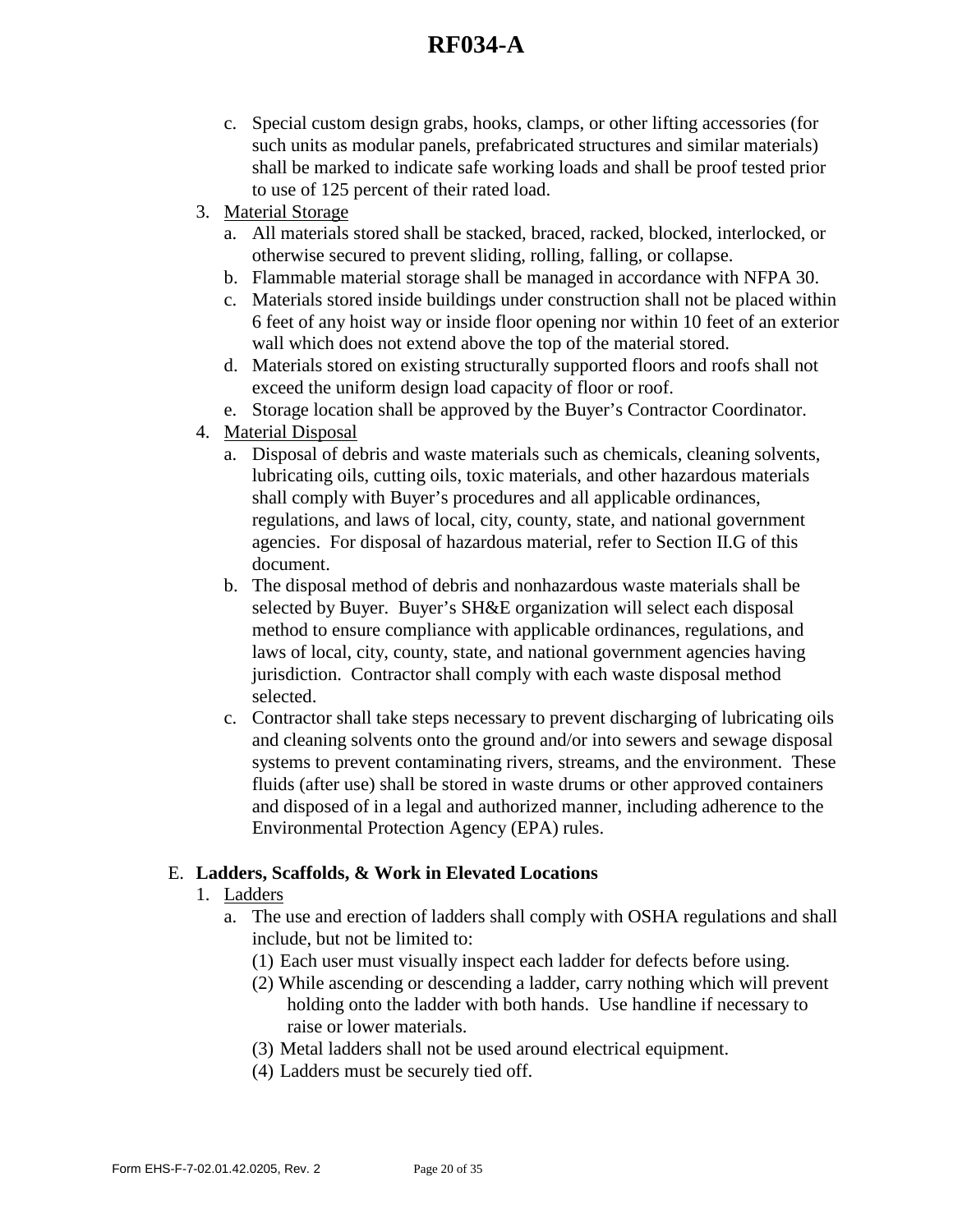- (5) When working with ladders, work facing the ladder with both feet on the rungs.
- (6) All ladders shall have appropriate shoes and footings.
- (7) Workers shall not stand with their waist above the top step of a step ladder without wearing a safety harness that is tied off to a local structure.
- 2. Scaffolds
	- a. The use of scaffolds shall comply with OSHA regulations and shall include, but not be limited to:
		- (1) All scaffolds must be erected level and plumb and on a firm base. Platforms must be secured to the scaffold structure.
		- (2) Never exceed safe working loads on scaffolds.
		- (3) Never rig from scaffold handrails or braces.
		- (4) Scaffold handrails, midrails, or brace members shall not be climbed. Use ladders for access.
		- (5) Appropriate handrails, toe boards, and cleats are in place as required.
		- (6) Since federal standards are detailed in their specifications for the dozens of types of scaffolds, OSHA 29 CFR Section 1926.451 must be consulted for each particular job's scaffolding requirements.
- 3. Safety Harnesses
	- a. The use of safety harnesses shall comply with OSHA regulations. Safety harnesses with energy-absorbing lanyards are required to be worn and tied off when working on:
		- (1) Sloping roofs
		- (2) Flat roofs without handrails within 10 feet of the edge of the roof or an opening
		- (3) Open-sided floors or platforms
		- (4) Any suspended scaffolds, platforms, or stages
		- (5) Any scaffold with incomplete handrails
		- (6) Aerial devices (any vehicle-mounted or self-propelled device, telescoping extensible or articulating, or both, which is primarily designed to position people)
		- (7) Elevated work platforms (a device designed to elevate a platform in a vertical axis, e.g., a Vertical Tower or Scissor Lift) with incomplete rails or rails less than 42 inches high
		- (8) Any steel erection
		- (9) Confined spaces where required by the permit and may include such locations as manholes, tanks, pressure vessels, and tunnels
		- (10) Generally, any elevated work area that is without protection to prevent workers from falling, and the person can fall a distance of at least six feet

b. Safety belts are not permitted to be used.

### F. **Walking/Working Surfaces**

- 1. Openings in Floors, Walls, and Stairwells
	- a. The protection of unguarded openings in floors, walls, and stairwells shall be in compliance with OSHA regulations.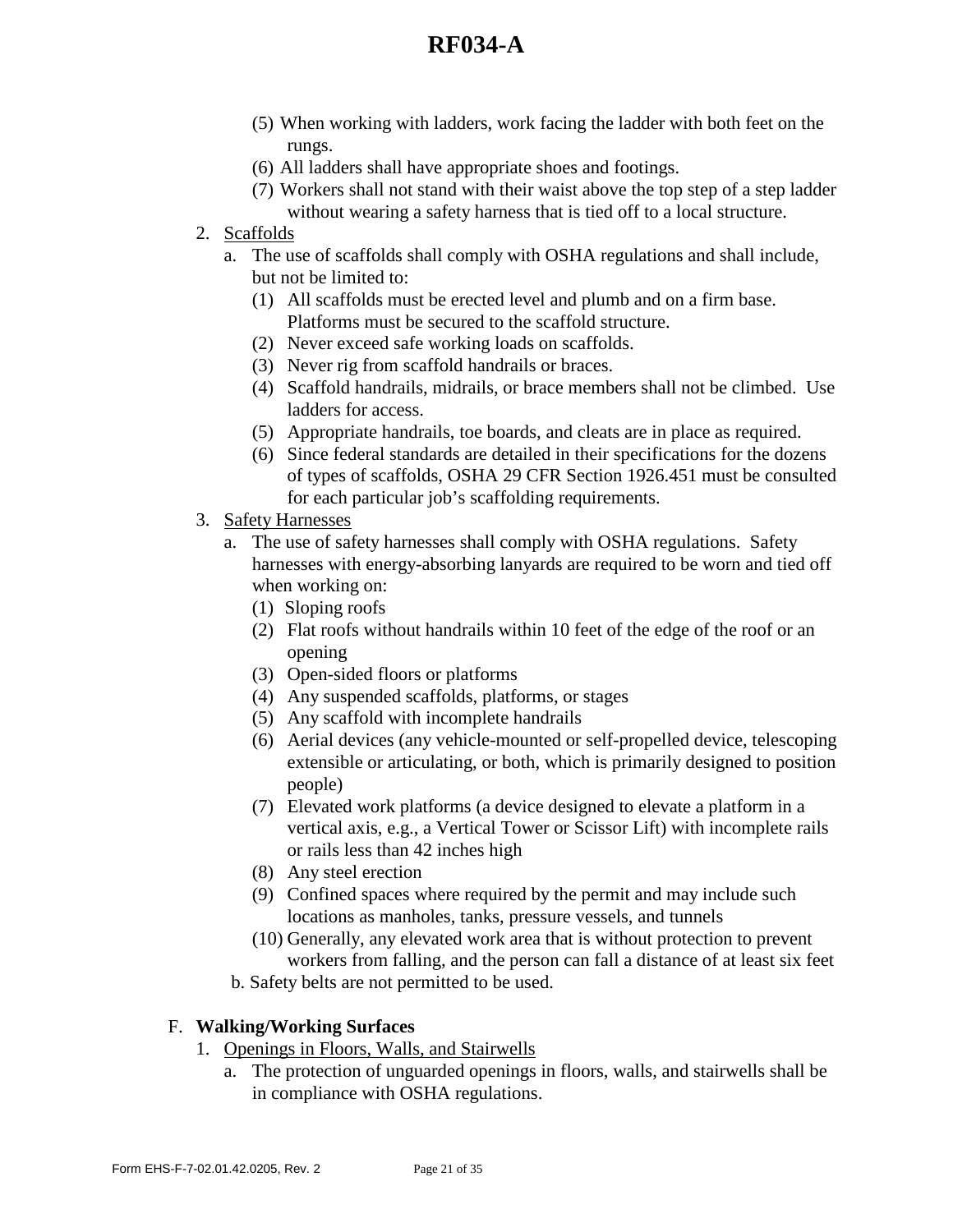- b. All holes or openings through floors, decking, or walls at all elevations shall have properly identified hole covers or be barricaded immediately. Floor openings shall be guarded by a standard railing and toe boards or a cover. All open-sided floors or platforms 30 inches or more above adjacent floor or ground level shall be guarded by standard railings or the equivalent on all open sides, except where there is an entrance to a ramp, stairway, or fixed ladder.
- c. Equipment or material shall not be stored on a hole cover.
- d. Covers shall be secured in place against accidental displacement and extend adequately beyond the edge of the hole or opening.
- e. Covers must be fabricated from minimum 3/4 inch thick exterior grade plywood provided one dimension of the opening is greater than 12 inches. Covers must have a sign on it stating: "**DANGER - FLOOR OPENING - DO NOT REMOVE.**"
- 2. Stairways, Platforms, Runways, Walkways, and Ramps
	- a. The fabrication and use of temporary stairways, walkways, and ramps shall be in compliance with OSHA and ANSI regulations.
	- b. On all structures of two or more floors, stairways, platforms, runways, walkways, and ramps shall be provided for employees during the construction period.
		- (1) Handrails and guardrails shall be as required by OSHA, capable of withstanding a minimum force of 200 pounds in any direction.

## G. **Signs, Signals, & Barricades**

- 1. The fabrication and use of barricades and handrails shall be in compliance with Buyer's plant safety rules and with OSHA and ANSI regulations. Special attention shall be given by Contractor to the following items:
	- a. To protect workers from injury, Contractor shall construct removable replaceable handrails, temporary barricades or secured covers for all openings in the roof and floors, open trenches in the roof and floor, open trenches crossing roads and pedestrian walkways, and open manholes in accordance with all applicable safety regulations. Such handrails, barricades, and covers may be removed only when removal is necessary for the performance of work near the opening, trench, or manhole. They shall be replaced when any of the following occurs:
		- (1) The workers take a break or leave the area.
		- (2) The work is not completed by the end of the working day.
		- (3) Their absence is no longer necessary for the performance of the work.
	- b. When such handrails, barricades, or covers are removed by Contractor or any Subcontractor, they shall be replaced or rebuilt as necessary by Contractor or Subcontractor that removed them.
	- c. Contractor shall post areas where it is necessary to do overhead work.
- 2. Contractor shall be responsible for posting, installing, and maintaining signs, signals, and barricades to detour the passage of persons or vehicles at all locations where potential hazards exist.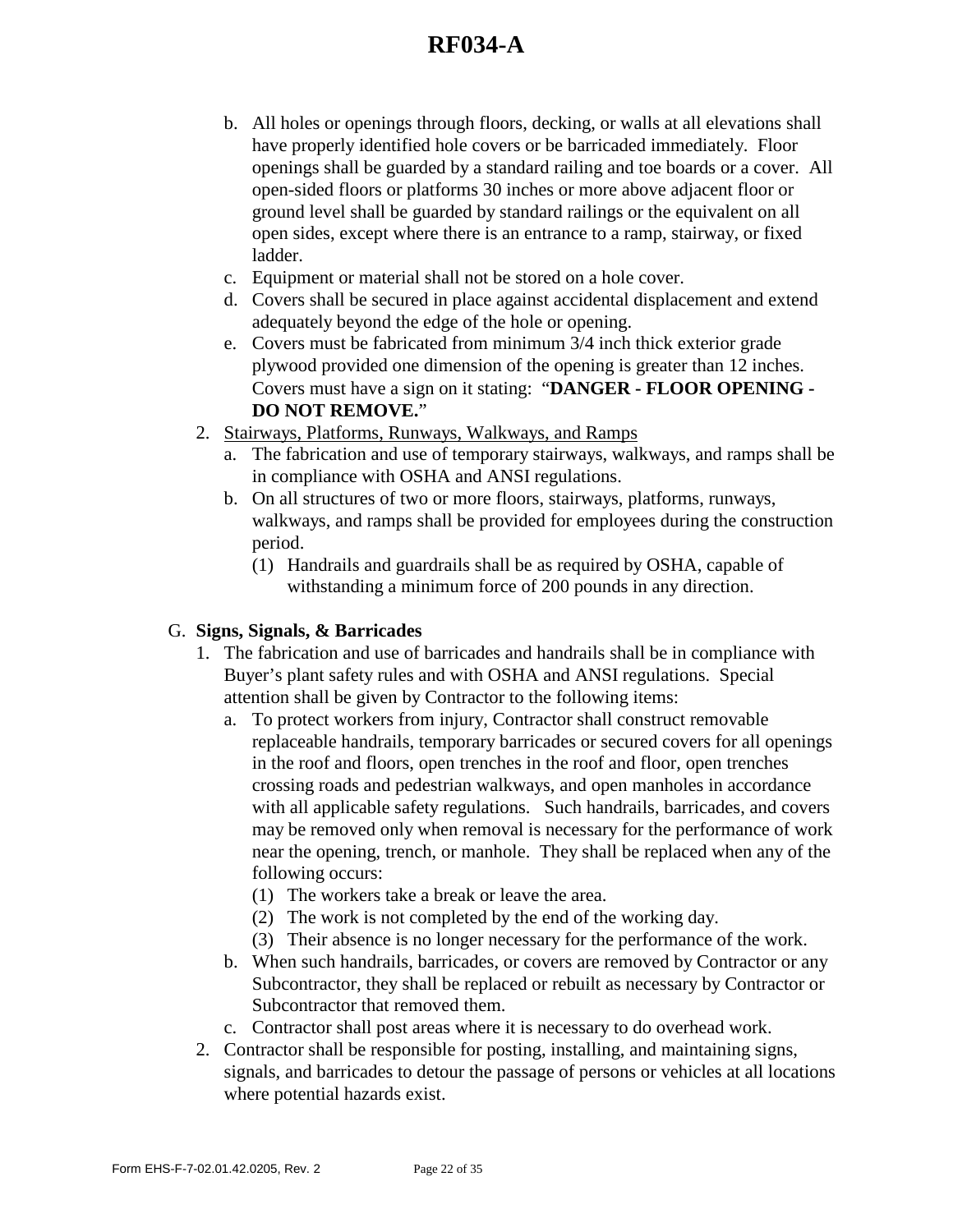- 3. Contractor's employees shall obey all signs, signals, and barricades which are posted to warn of potential or existing hazard.
- 4. Barricades must be 42 inches high, square and level. A sign shall be affixed to each barricade installed to indicate point of contact information and reason that the barricade is in place. Barricades should be kept 4 feet back from the edge of excavations, trenches, holes, platforms, and roofs.
- 5. The selection and use of signs and tags shall be in conformance with the ANSI D6.1, 235.1, and ANSI D6.1, 235.2.
- 6. Contractor shall be responsible for attaching danger tags to a piece of equipment (or part of a structure) to warn of potential or immediate hazards.
- 7. Flagmen must wear high visibility reflective vests (red, orange, or green). Flags must be of color and size meeting OSHA standards.

## H. **Confined Space Entry**

- 1. Definition
	- a. A confined or enclosed space is defined as a special configuration that could result in any of the following:
		- (1) Atmospheric Condition a condition in which a dangerous air contamination, oxygen deficiency, flammable atmosphere, or oxygen enrichment may exist or develop.
		- (2) Entry/Exit Access a condition where the emergency removal of a suddenly disabled person is difficult due to the location or size of the access opening.
		- (3) Engulfment Condition a condition where the risk of engulfment exists or could develop.
	- b. A confined space or enclosed area has the following characteristics:
		- (1) Large enough and so configured that a person can bodily enter and perform assigned work.
		- (2) The primary function is for something other than human occupancy.
		- (3) The space may contain known or potential hazards.
		- (4) There is limited or restricted means of entry and exit, i.e., use of hands or a contortion of the body to enter into or to exit from the confined space.
	- c. Confined or enclosed space entry means any action resulting in any part of the worker's face breaking the plane of any opening of the confined space and includes any ensuing work activities inside the confined space.
- 2. General
	- a. Buyer's SH&E organization shall review and approve Contractor's confined space entry procedure(s) prior to any entry into a confined or enclosed space.
	- b. Entry into a confined or enclosed space or area shall require a Confined Space Entry Permit issued by the Contractor before work begins. Refer to Section I.L of this document for permit requirements. Refer also to Section III.C of this document for personal protective equipment requirements.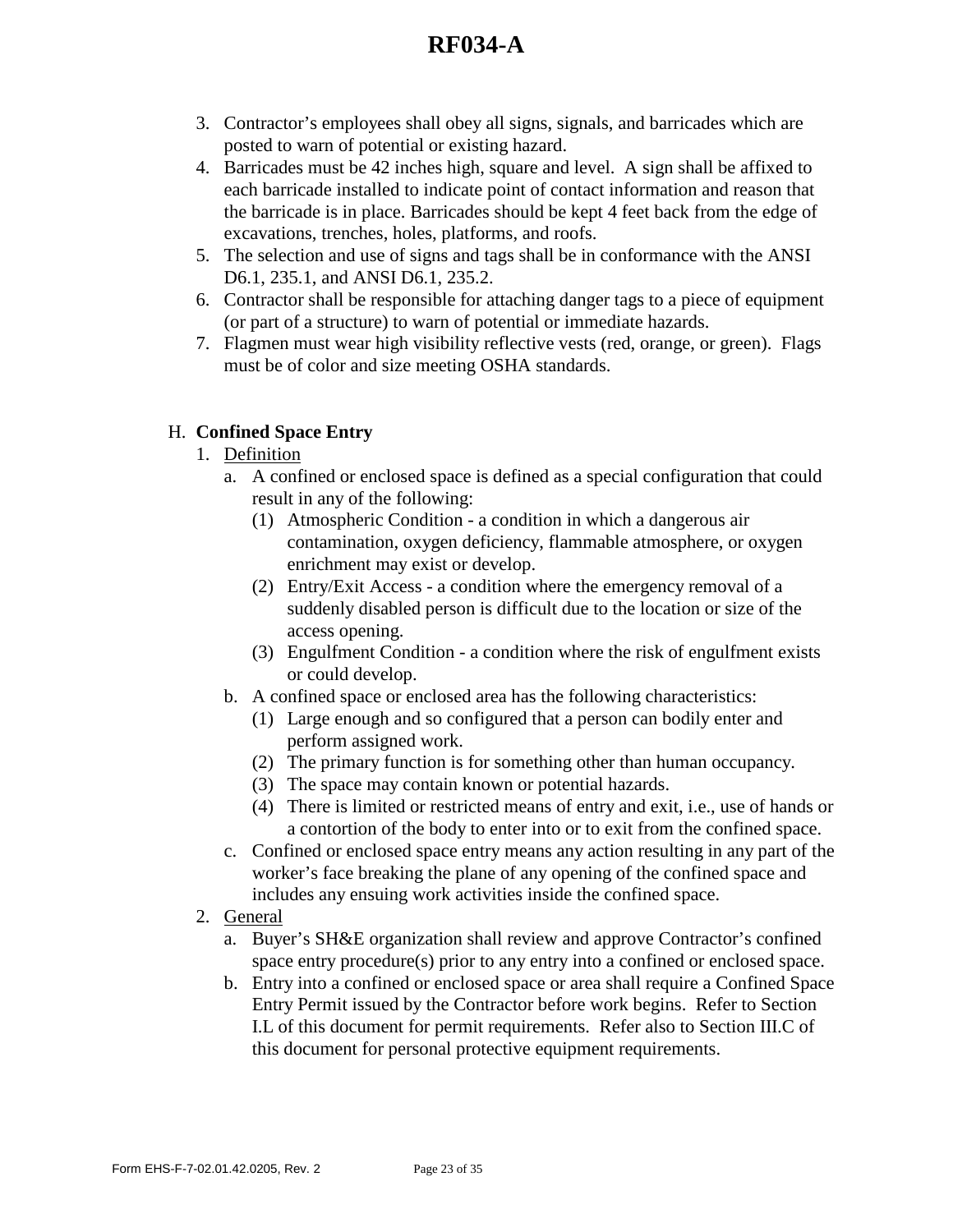- c. Contractor shall provide proper barriers with appropriate warning signs, and lighting for night-time visibility must be provided around uncovered manholes. Stacked up equipment or poorly braced rails are not adequate.
- d. No confined space shall be entered until tested by the Contractor and found free of dangerous atmospheres, such as flammable or explosive mixtures, hazardous vapors, or unacceptable oxygen levels. Manholes should be tested through a hole in their cover. If there is no hole, the cover should be raised only far enough to clear the test probe. Potentially hazardous mixtures are usually heavier than air, so additional testing at the bottom of the space should be done once the cover is raised.
- e. All water must be pumped out. The pump shall be positioned where emissions will not contaminate the space. Where seepage is unavoidable, a pump must be kept running rather than waiting for a build-up. Rubber footwear and clothing must be worn in damp or wet locations.
- f. An adequate supply of oxygen (minimum 19.5%, and maximum 23.5%) must be maintained using positive mechanical ventilation. One person shall remain outside above the manhole and serve as an attendant whose sole responsibility is to monitor and maintain two-way communication with the authorized entrant(s) and to provide assistance and summon rescue personnel in case of emergency. The attendant may not enter the confined space to perform rescue unless equipped and trained to do so.
- g. A secondary stand-by shall be readily available to the attendant and shall summon for emergency assistance.
- h. A safety harness with life line attached shall be worn by the person or persons working in the confined space when required by the Confined Space Entry Permit. The Contractor shall provide and have in place a mechanical means of retrieval.
- i. Access ladders must be in good condition.
- 3. Electrical
	- a. Refer to Section III.J of this document for required safety precautions during any work activity in a confined space where energized electrical cable and grounding cable is present.
- 4. Before entering any area or confined space where hazardous air contaminants or oxygen-depleted or oxygen-enriched atmospheres are possible or suspected to exist, Contractor must ensure proper safety equipment is used, including a recovery line and backup person. When Contractor's employees work alongside Buyer's employees in the same confined space, Contractor's employees shall follow Buyer's procedures so as not to endanger employees with conflicting instructions.

## I. **Lockout/Tagout**

- 1. Contractor shall follow all OSHA regulations governing control of hazardous energy.
- 2. The purpose of Lockout/Tagout is to minimize the risk of personnel injury and equipment damage by emphasizing the requirement of achieving a controlled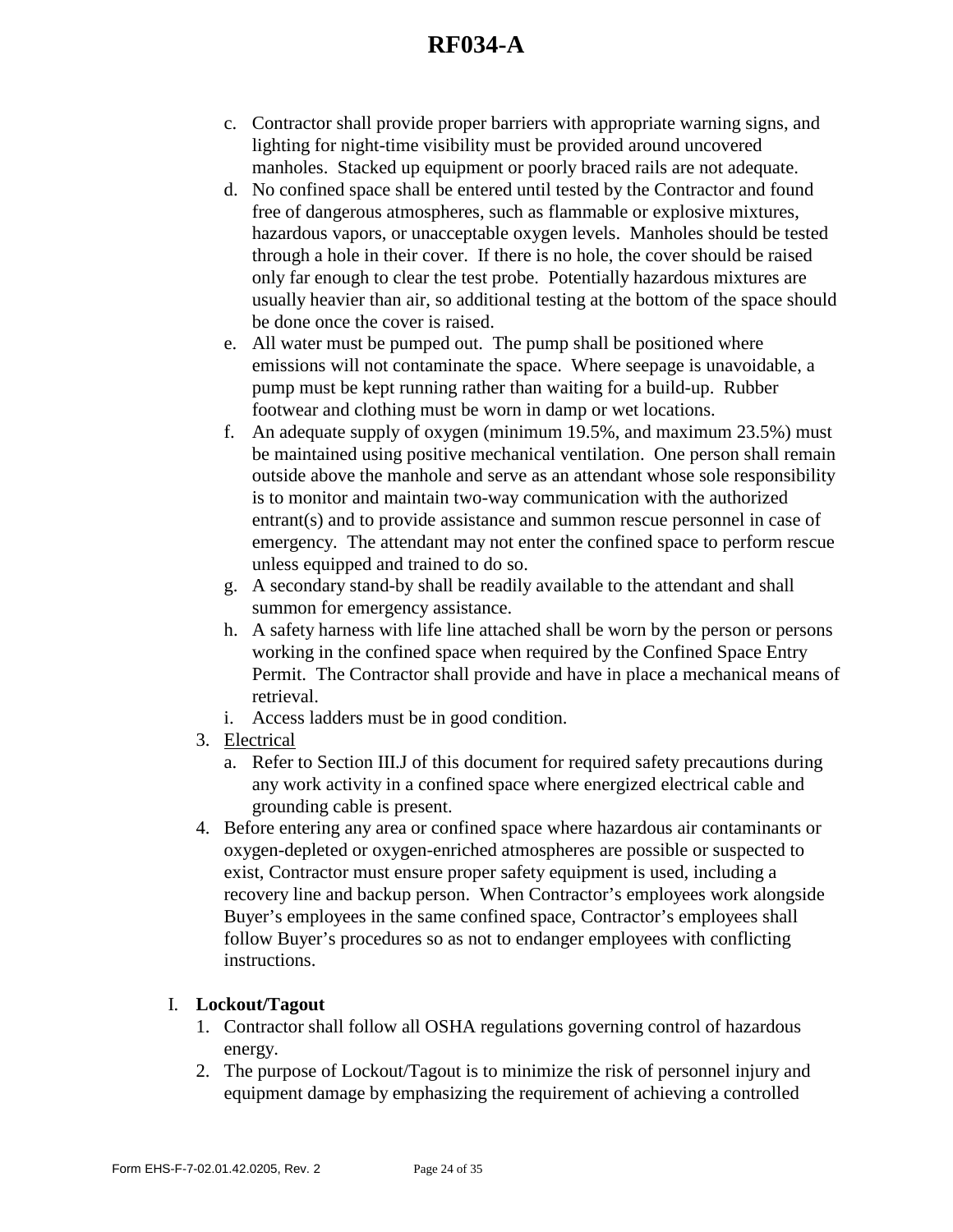energy condition for the equipment being worked on before the actual work begins and by preventing unauthorized or inadvertent energization of equipment.

- 3. Definitions
	- a. Authorized Employee/Person A person who is authorized to control hazardous energy associated with equipment in order to perform work on that equipment.
	- b. Affected Employee/Person A person whose job requires operation or use of equipment which MAY be serviced or maintained under Lockout/Tagout procedure or whose job requires the person's presence around equipment on which such servicing or maintenance can be performed. An affected employee and the authorized employee may be one and the same.
	- c. Energy Control Point A single point at which hazardous energy flow can be effectively and positively controlled so that it cannot cause injury or loss of resources.
	- d. Energy Source Any source of electrical, mechanical (motion), hydraulic, pneumatic, chemical, thermal, potential/stored (due to pressure, vacuum, gravity, or springs), or other energy.
- 4. The authorized employee shall undertake the following actions for the control of hazardous energy:
	- a. Identify:
		- (1) Hazardous energy sources identify combinations of hazardous energy sources. Buyer will provide available plans, prints, drawings, manuals, or schematics as necessary to help identify all energy sources and paths.
		- (2) Control points for each hazardous energy source identify all energy control points. These include electrical switches, circuit breakers, and valves or physical setups that block energy such as misaligned pipes, line blanking devices, or missing links. Plans, prints, drawings, and schematics may be reviewed as necessary. Also identify those energy control points (e.g., vent valves, relief valves, or electrical shorting bars) that must be locked in a safe position in order to prevent rebuild-up of energy.
		- (3) Appropriate energy control methods identify the method used to control the energy (i.e., locks, tags, and other devices such as blocks, chains, etc.)
	- b. Notify Buyer's Contractor Coordinator, affected employees, and the area manager of the work to be done and possible hazards. Ensure that personnel are removed from hazardous areas.
	- c. Buyer's Contractor Coordinator must apply Buyer's facility "blue lock" to each energy control point in the Contractor's lockout scheme.
	- d. Shut down the equipment according to established procedures or practices.
	- e. Control the energy by:
		- (1) Isolation An energy path that is blocked or broken so that it cannot flow to cause injury (i.e., turning off a circuit breaker or switch or physically disconnecting electrical wires to interrupt current).
		- (2) Blocking An energy source is "blocked" if there is some physical barrier installed or some physical setup that prevents parts from moving, objects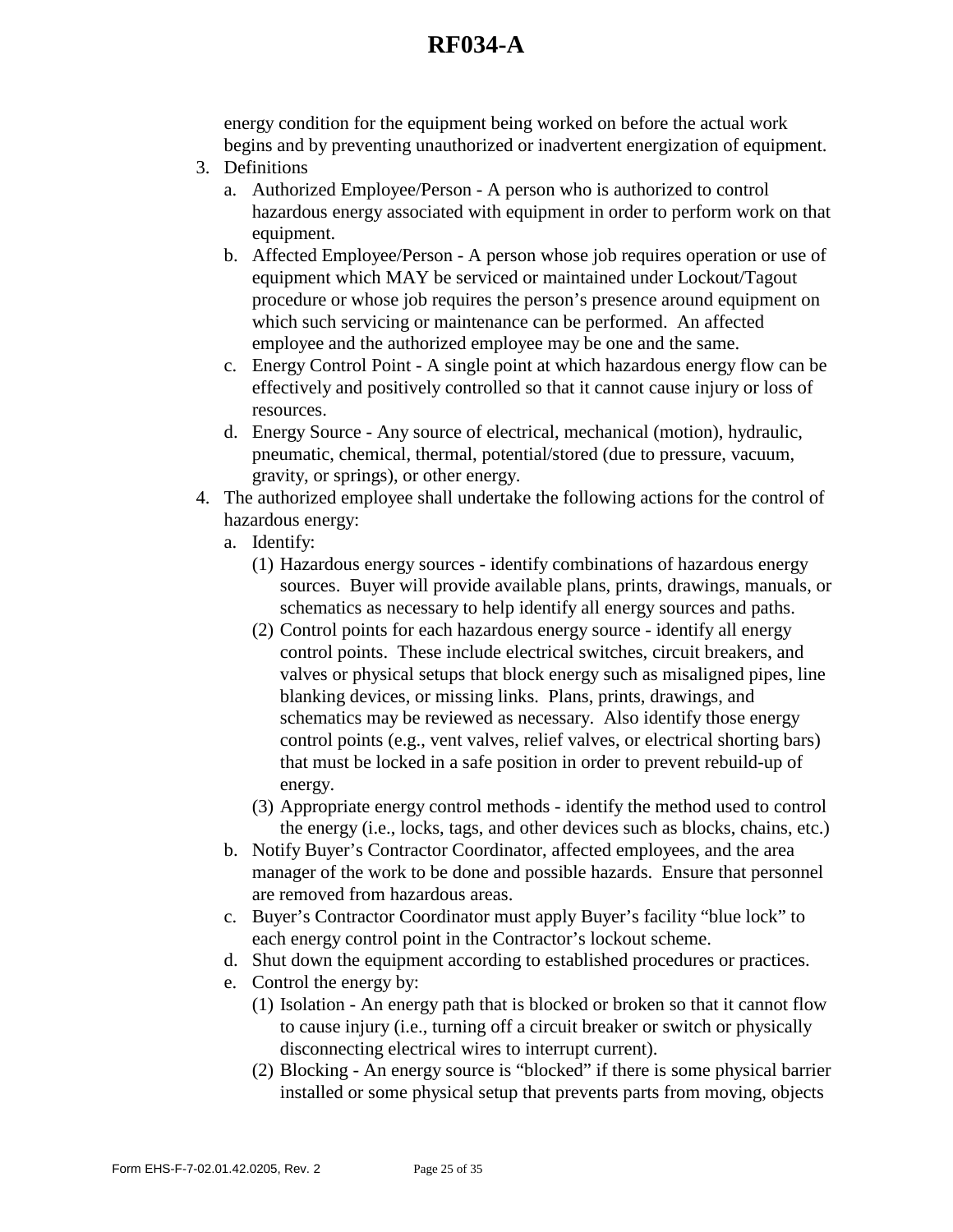from falling, or activation of switches or connections from being tampered with.

- (3) Dissipation Energy that is reduced to a level no longer hazardous to a person (e.g., grounding electrical hazard points, allowing cold or hot objects to equilibrate to ambient temperature, releasing pressure or vacuum to ambient pressure, and allowing springs to relax to zero stored energy).
	- NOTE: Relying upon configuring limit switches, interlock devices, and control circuit devices (such as push buttons and selector switches) as the sole means of de-energizing equipment and controlling the energy is NOT allowed.
- f. Apply locks, tags, and/or other energy control devices. Each authorized person working on the equipment MUST ensure that the equipment cannot be mistakenly or intentionally reactivated without deliberate steps to overcome/circumvent the energy controls. This is to be accomplished by:
	- (1) Locking out each energy control point
		- (a) Whenever a lock is applied, a tag must be applied with it.
		- (b) Lock the appropriate disconnect in the OFF or other appropriate safe position.
		- (c) Due to the design of the equipment, it may be necessary to use a chain, block, or other device to achieve effective energy control through lockout.
	- (2) If it is not possible to apply a lock due to the design of the equipment or the use of the lock may itself present a hazard, then apply a tag at each energy control point.
		- (a) Attach the tag in such a way that it would be plainly visible, and attach it in the same location where a lock would have been.
		- (b) Tagout alone does not provide the same positive hazardous energy control that lockout does. Therefore, additional safety measures MUST be used. These include stationing a person to monitor the control point; removing an isolating circuit element; blocking a control switch; opening an extra disconnecting device; removing a valve handle; removing fuses, disconnecting wires, barricading the immediate area, etc.
- g. Verify in a positive manner that all energy is controlled.
	- (1) Verification includes using circuit testers, multi-meters, receptacle testers, or pressure gages to ensure energy control.
	- (2) If the authorized employee leaves a job while using lockout/tagout for any reason (lunch break, shift change, called to work on another job, etc.) that employee MUST re-verify the energy controls before beginning work again. During the absence, things may have changed. The responsibility for safety is ultimately with the individual performing the work.
- 5. The following actions shall be taken by the authorized employee in preparation for restoring equipment to normal service: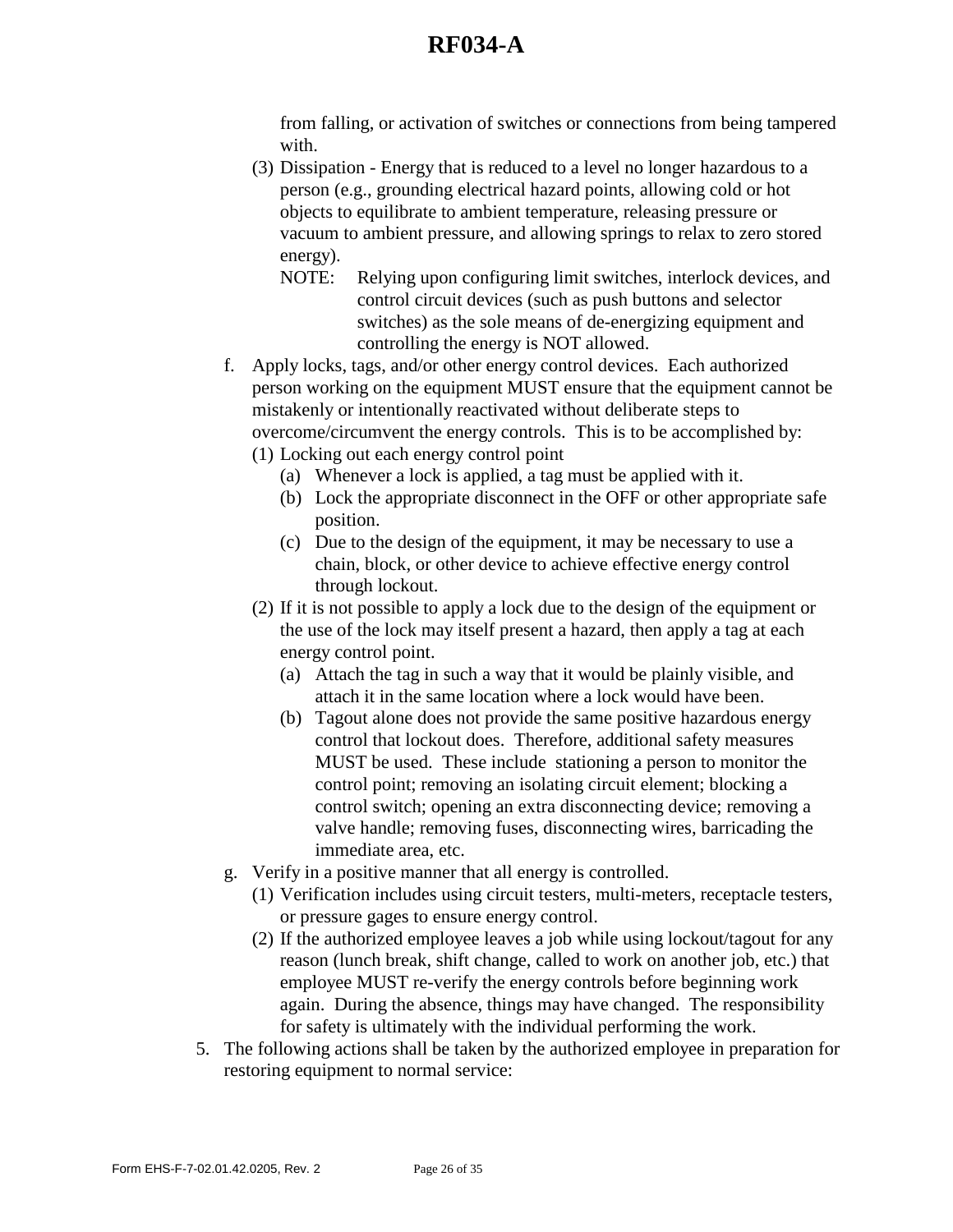- a. Inspect the equipment to ensure that the work necessitating energy control has been completed and that the system is safe to re-energize (i.e., that nonessential items are cleared and that components are operational).
- b. Re-identify the energy types involved, hazards presented, and the controls that were employed. Ensure that controls are in the OFF or other appropriate safe position.
- c. Notify Buyer's Contractor Coordinator, affected employees, and area manager that the energy control devices are going to be removed, and ensure affected employees have been safely positioned away from the operation.
- d. Remove the energy control devices. It may be necessary to request permission from the Buyer's Contractor Coordinator, manager, or designee to re-energize the equipment. When authorized, reactivate energy sources using an approved startup sequence.
- e. Notify affected Buyer's Contractor Coordinator, employees, and manager for area that the servicing or maintenance is completed and the equipment is ready to use.
- 6. Contractor must be knowledgeable about Buyer's lockout/tagout system to avoid confusion over importance of work involved.
- 7. Contractor must inform affected Buyer's employees of the Contractor's lockout/tagout system to ensure safety to all personnel.

## J. **Electrical Work**

- 1. General Requirements
	- a. All electrical work, installation, wire capacities, and appropriate personal protective equipment shall be in accordance with the pertinent provisions of the National Electric Code (NEC), NFPA 70E (latest revision), and area classifications.
	- b. The construction and installation of permanent and temporary electrical power transmission and distribution lines shall comply with OSHA regulations 29 CFR 1910 Subpart S, and NFPA 70E.
	- c. Prior to starting electrical work which involves cutting, splicing, or tapping existing cables, Contractor will request Buyer to tag and identify all cables present in the area. Contractor shall ensure that the circuit to be worked on has been deenergized and the source locked out. Contractor must attach their personal protective locks in parallel with a Buyer facility "blue lock" on the disconnect device. Buyer facility "blue locks" will be installed by the Buyer's Contractor Coordinator. Review one line diagram to be sure there are no alternate power sources.
		- (1) Contractor will check for energized cable with a device intended for the purpose before cutting into the cable or opening a splice or termination. Solidly ground the cable to a known low resistance ground point while working on the cable.
		- (2) Electrical lines shall be de-energized while work is performed. When it is necessary to work with energized lines, all work shall be performed by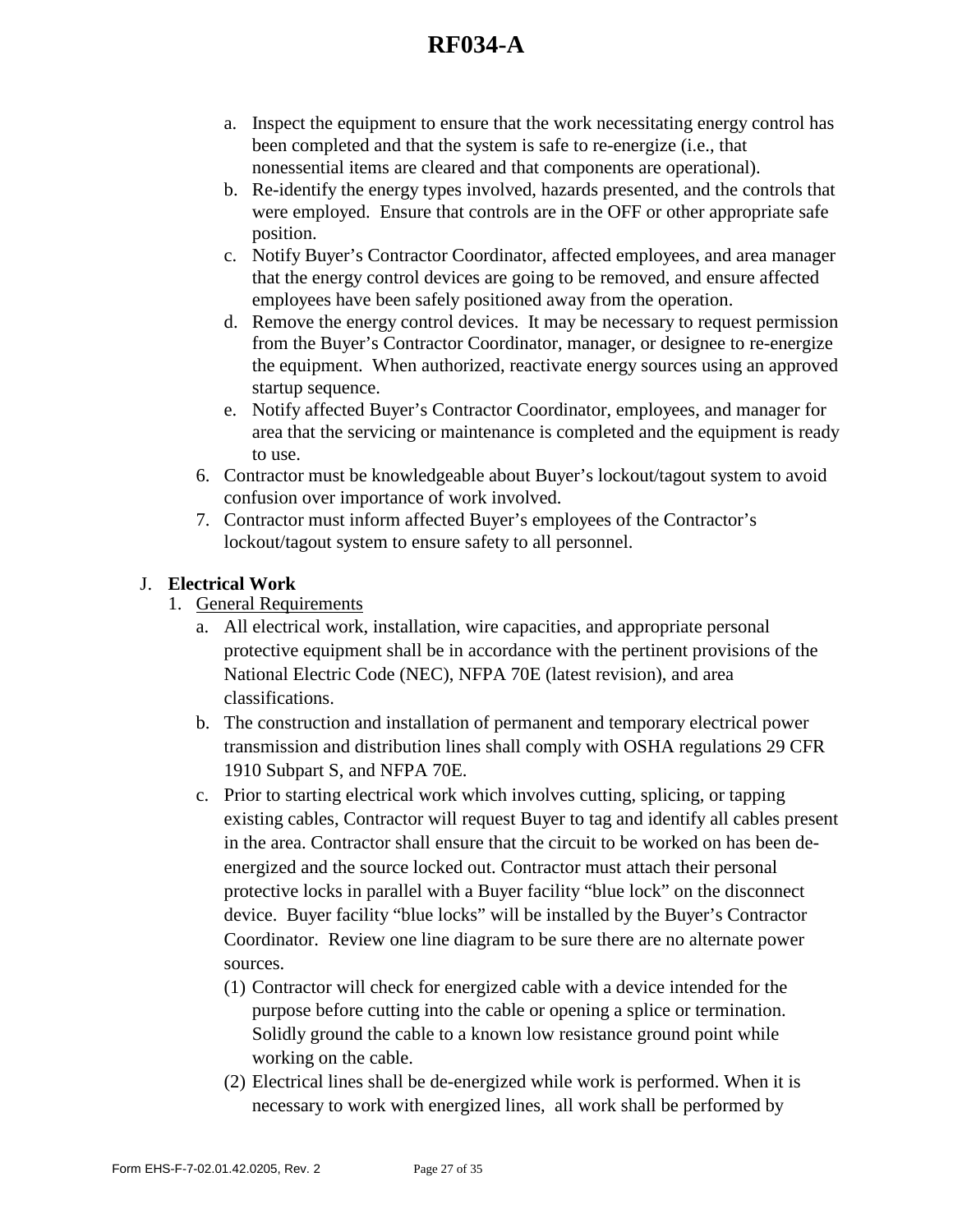qualified personnel as per the NFPA 70E guidelines for energized work. This shall include, but is not limited to, preparation of a live work permit and all information required to complete said permit, as well as ensuring that proper PPE is worn by those involved.

- (3) At least two people shall be assigned to work on any energized lines or in substations.
- (4) When it becomes necessary to transport equipment or machinery under overhead lines in a manner that encroaches on specified clearances, the job should be scheduled so the lines can be de-energized.
- (5) Operations conducted adjacent to overhead lines should not be initiated until coordinated with the local utility officials.
- (6) Materials and supplies should not be stored under overhead transmission and distribution lines because Contractors often come into contact with the overhead lines when attempting to remove these supplies.
- (7) Operations adjacent to overhead lines are prohibited unless one of the following conditions is satisfied:
	- (a) Power has been shut off and positive means taken to prevent the lines from being energized.
	- (b) Equipment, or any part, does not have the capability of coming within the minimum clearance allowed by OSHA from energized overhead lines, or the equipment has been positioned and blocked to assure no part, including cables, can come within the minimum clearances allowed by OSHA.
	- (c) The safe distance requirements from overhead lines energized between 600-50,000 volts shall be at least:
		- (1) 6 ft. for boom-type equipment in transit
		- (2) 10 ft. for boom-type equipment in operation
		- (3) 6 ft. for people working near overhead lines
- 2. Grounding Requirements
	- a. All electrical circuits shall be grounded in accordance with the NEC unless otherwise noted in this document.
	- b. A ground should be provided for non-current-carrying metallic parts of equipment such as generators (if not exempted by NEC 250-6), electrically powered welders, switches, motor-controller cases, fuse boxes, distribution cabinets, frames, motors of electrically operated cranes, electric elevators, metal frames of non-electric elevators to which electric conductors are attached, other electric equipment, and metal enclosures around electric equipment.
	- c. Portable and semi-portable electrical tools and equipment shall be grounded by a multi-conductor cord having an identified grounding conductor and a multi-contact polarized plug-in receptacle.
	- d. Semi-portable equipment, flood lights, and work lights shall be grounded. The protective ground of such equipment shall be maintained during moving unless supply circuits are de-energized.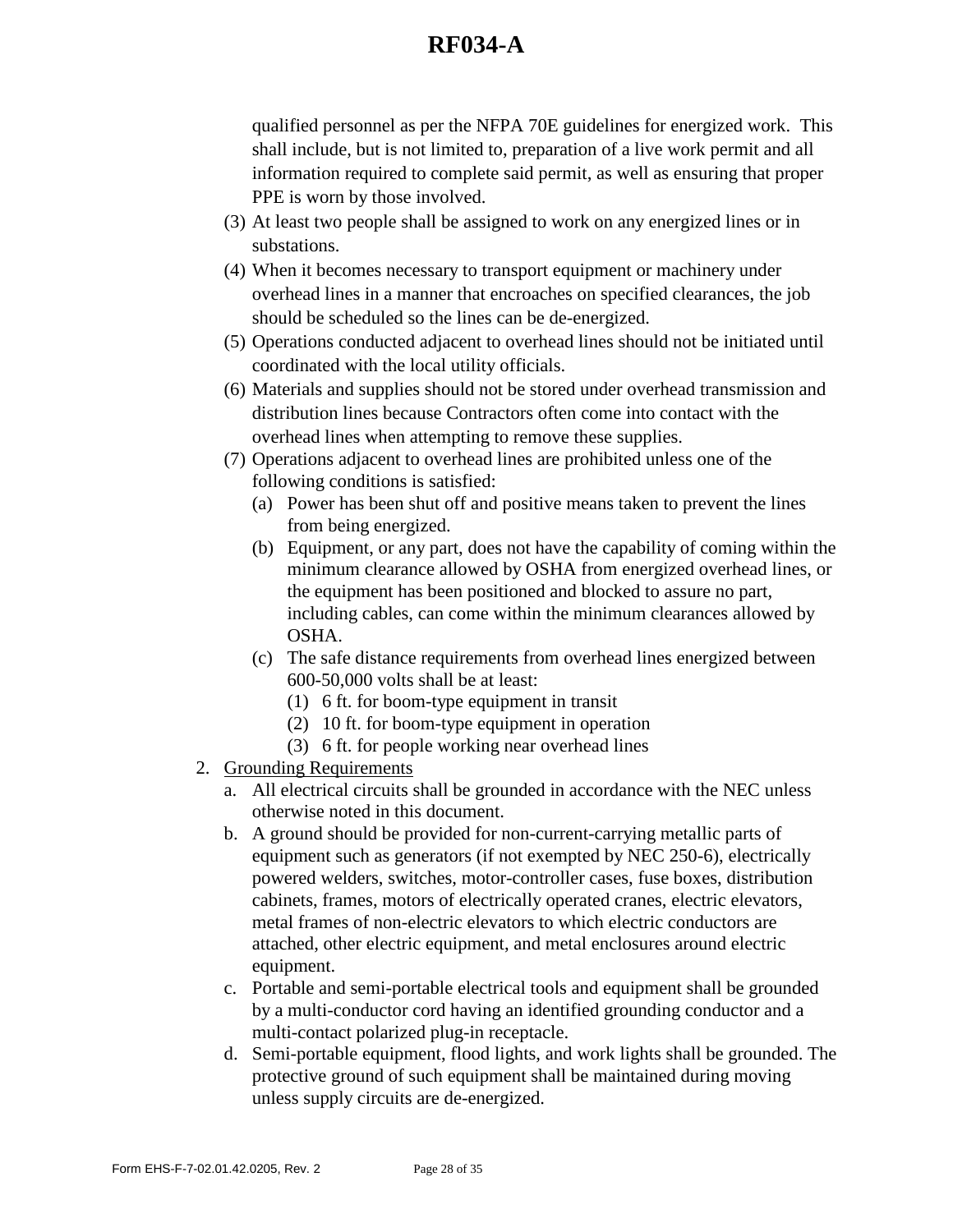- e. Tools protected by a system of double insulation, or its equivalent need not be grounded. Double-insulated tools shall be distinctly marked and listed by UL or approved by FM.
- f. Grounding circuits shall be checked to ensure that the circuit between the ground and a grounded power conductor has a resistance which is low enough to permit current flow sufficient to cause the fuse or circuit breaker to interrupt the current.
- g. Contractor shall have a policy/program for the use, installation, and maintenance of personal protective grounds. The Buyer's Contractor Coordinator will provide available fault current values on the system(s).
- h. All 120-volt single-phase 15 and 20 ampere receptacle outlets which are not a part of the permanent wiring of the building or structure shall have groundfault circuit interrupters (GFCI) for personnel protection or an assured equipment-grounding conductor program. Permanent wiring of electrical circuits should be grounded in accordance with NEC. GFCIs may be sensitive to some equipment such as concrete vibrators. In these instances, other precautions shall be taken to protect the equipment/personnel.
- 3. Temporary Wiring
	- a. Temporary wiring shall be guarded, buried, or isolated by elevation to prevent accidental contact by workers or equipment.
	- b. Outdoor lighting strings shall consist of lamp sockets and connection plugs permanently molded to the conductor insulation.
	- c. Flexible cord sets shall be of a type listed by the UL. Flexible cord sets used on construction worksites shall contain the number of conductors required for the service, plus an equipment ground wire. The cords shall be hard usage or extra-hard usage as specified in the NEC. Approved cords may be identified by the word "Outdoor" or letters "WA" on the jacket.
	- d. Bulbs attached to festoon lighting strings and extension cords should be protected by wire guards or equivalent unless deeply recessed in a reflector.
	- e. When temporary wiring is used in tanks or other confined spaces, an approved switch, identified and marked, shall be provided at or near the entrance to such spaces for cutting off the current in emergencies.
	- f. Exposed empty light sockets and broken bulbs shall not be permitted.
	- g. Temporary lights shall be equipped with heavy-duty electric cords with connections and insulation maintained in safe condition. Temporary lights shall not be suspended by their electric cords unless cords and lights are designed for this suspension. Splices should have insulation equal to that of the cable.
	- h. Portable electric lighting used in moist and/or hazardous locations such as drums, tanks, vessels, and confined spaces shall be operated at a maximum of 12 volts.
	- i. Temporary lights shall be equipped with guards to prevent accidental contact with the bulb.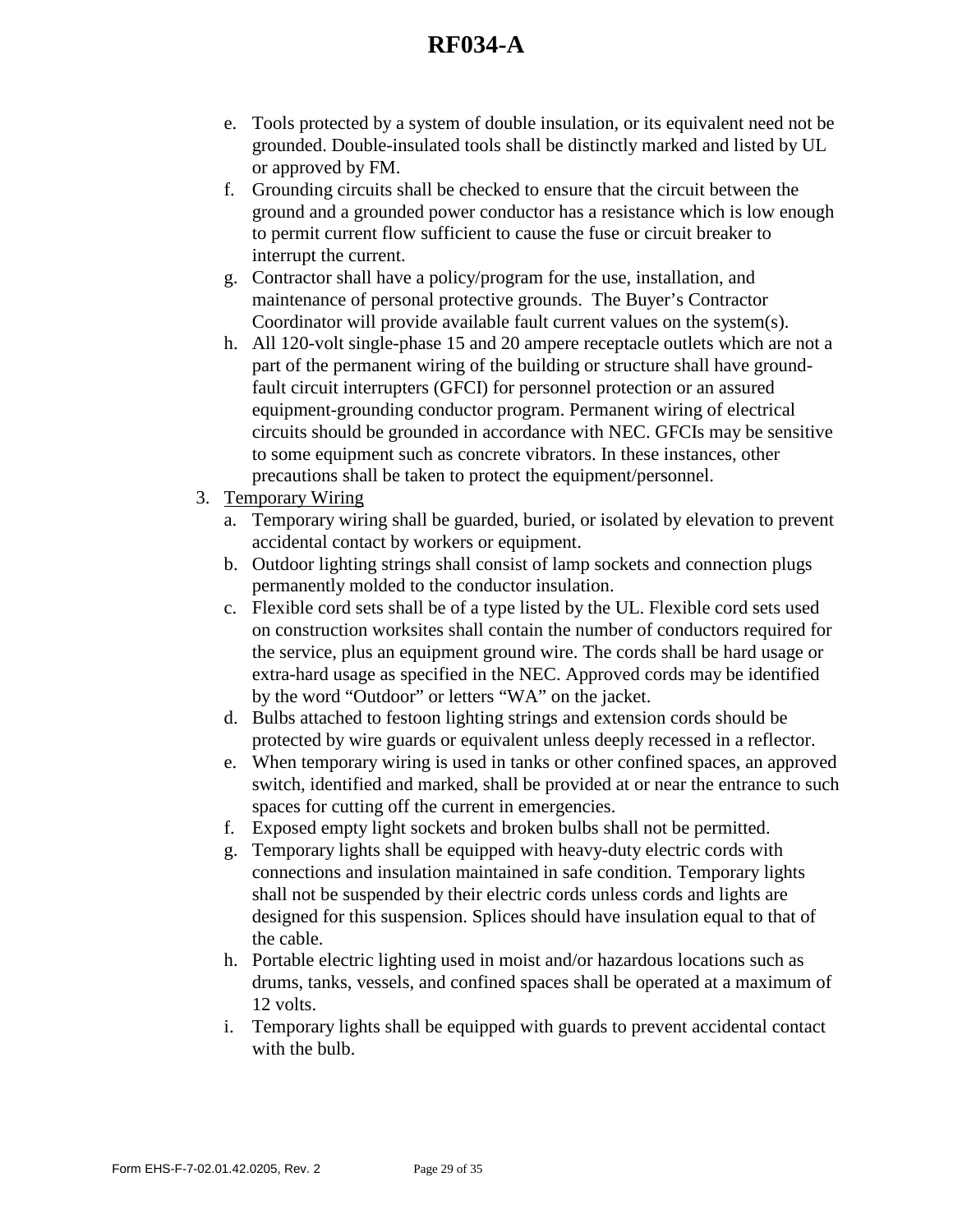j. Attachment plugs for use in work areas shall be constructed so that they will endure rough use. They shall be equipped with a cord grip to prevent strain on the terminal screws.

### K. **Motor Vehicles & Equipment**

- 1. Contractor's personnel shall observe Buyer's posted speed limits, parking regulations, and prevailing OSHA regulations when operating vehicles and moving equipment at Buyer's facilities.
- 2. Only the vehicles and moving equipment absolutely necessary for Contractor's work shall be allowed within Buyer's facility. Refer to Section entitled "Summary of the Work" in this document regarding ingress and egress to Buyer's facilities. Seat belts shall be worn by all personnel within an operating vehicle while on Buyer's property.
- 3. The driver of each vehicle is responsible for the safety of all passengers and the stability of materials being hauled or handled by the equipment.
- 4. All vehicles which are not necessary for work shall be parked in areas designated by the Buyer's Contractor Coordinator.
- 5. All Contractor vehicles must be covered by Contractor's insurance requirements as indicated in Buyer's contract.
- 6. Blocking of plant roadways is prohibited except where specifically authorized by the Buyer's Contractor Coordinator.
- 7. Speed limits shall be strictly followed on Buyer's property.
- 8. All Contractor equipment (i.e., backhoes, cranes, front end loaders, dozers, earth movers, etc.) shall have functioning backup warning devices.
- 9. All stationary equipment shall be grounded or isolated when working near, above, or below grade energized lines or equipment.
- 10. All vehicle operators shall possess a valid driver's license and be recognized by the Mississippi Department of Motor Vehicles.

### L. **Excavations & Trenching**

- 1. The sides of all excavations and trenches must be properly sloped, shored, or sheeted before entering according to OSHA regulations and shall be capable of withstanding all soil pressures, including stresses which can be exerted by water, heavy loads, or vibrations.
	- a. Shoring and sheeting procedures shall be reviewed by Contractor's competent person before work begins.
	- b. Shoring and sheeting shall be removed after trenching installation work has been fully completed.
	- c. Contractor may use OSHA compliant movable steel plate trench boxes or shields during trenching work.
- 2. Location of all underground structures or utilities shall be verified and marked before digging begins. Contractor shall take all necessary precautions to prevent any hazard from developing. In the event any underground structure is encountered, Contractor shall provide proper support to the structure as required in order to maintain its integrity and stability. In the event an unexpected or unknown underground utility is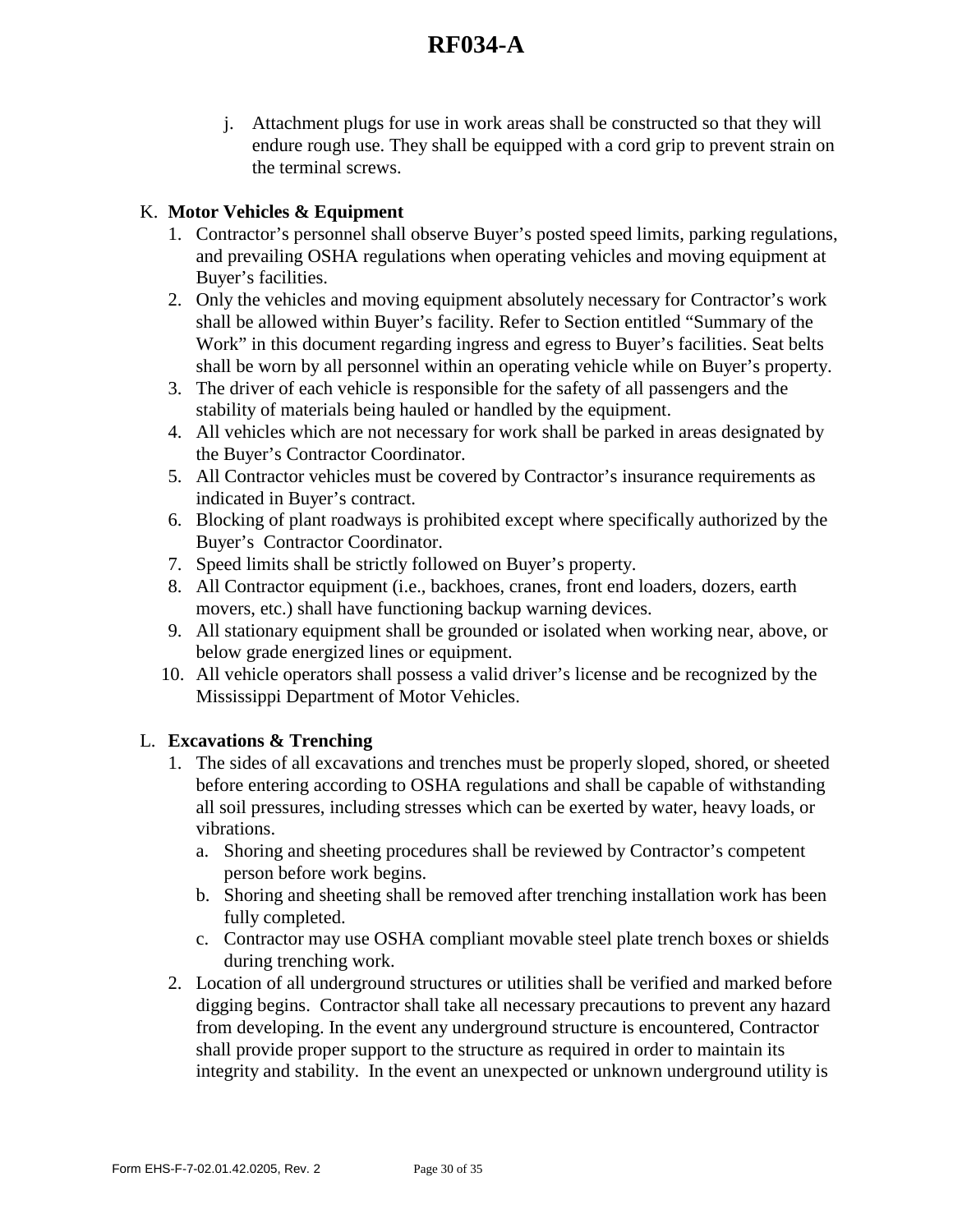encountered, all work shall immediately stop until the utility is identified and the hazard has been properly mitigated.

- a. Refer to section entitled "Summary of the Work" in this document for additional requirements regarding underground structures.
- 3. All excavations and trenches must have safe access ways and be properly barricaded. Barricades with flashing lights are required at night. Excavated material may be used to barricade one side of the excavation or trench. The edge of the excavated material shall be at least 3 feet from the edge of the excavation or trench. Excavated material must be piled at least 3 feet high when used as a barricade.
- 4. Check for soil erosion and stability of all excavation walls before entering and after a heavy rain or thaw. Check shoring and sheeting daily or more often in extremely wet weather for stability and for accumulation of water. Checking shall be done by a person who is competent and knowledgeable for this type of work.
	- a. Workmen will not be permitted in trenches or excavations until accumulated water has been totally removed.
- 5. The area must be cleared and approved by Contractor's designated representative prior to the start of excavation.
- 6. Workers will not be permitted in trenches or excavations while equipment is being used next to the edge.
- 7. The use of explosives will not be allowed at any time unless written approval from the Buyer's Contractor Coordinator is first obtained.
- 8. The written excavation plan must be available onsite for review.

### M. **Concrete, Concrete Forms, & Shoring**

- 1. All equipment and materials used in concrete construction and masonry work shall be as required by OSHA and also the applicable requirements prescribed in ANSI A10.9. Wall shoring shall also be designed to meet applicable federal and state codes.
- 2. Form work and shoring shall be designed, erected, supported, braced, and maintained so that it will safely support all vertical and lateral loads that may be imposed upon it during placement of concrete.
- 3. Structural calculations regarding strength and stability of form work and shoring shall be made available to the Buyer's Contractor Coordinator upon request.
- 4. Forms shall not be removed until the concrete can support its own weight and any superimposed load.

### N. **Cranes & Derricks**

- 1. Contractor shall comply with the manufacturer's specifications and limitations applicable to the operation of any and all cranes and derricks. Attachments used with cranes shall not exceed the capacity, rating, or scope recommended by the manufacturer. A copy of the crane manufacturer's operating manual shall be available in the cab of each crane at all times. Manufacturer's load rating plates (in view of the operator) shall be attached to all load hoisting equipment.
- 2. All cranes and derricks exceeding three (3) tons rated capacity shall not be used unless certified by a recognized certifying agent.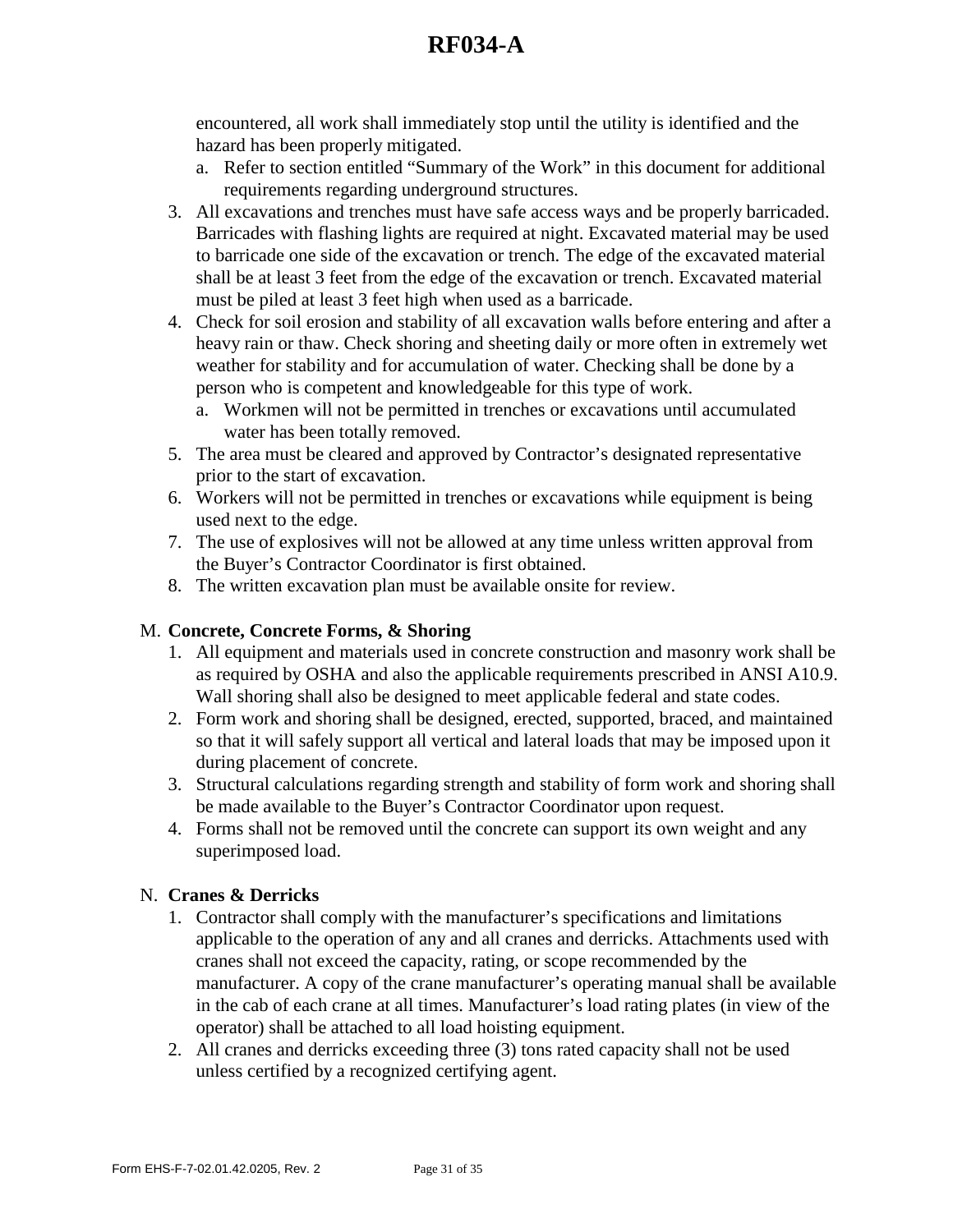- 3. All equipment used for hoisting will be inspected daily by Contractor before operations are begun. Cranes or equipment that have been idle shall be inspected by Contractor before being put into operation. Maintenance and inspection of cranes or equipment shall be in accordance with ANSI standards.
	- a. Inspection records shall be made available to the Buyer's Contractor Coordinator if requested by Buyer.
- 4. Operating cranes or equipment in the vicinity of overhead power lines should not start without the special written approval of the Buyer's Contractor Coordinator. Approval will include an action plan implemented to ensure safe operation. This plan may include building barricades, warning signs, a limiter device for boom extension, grounding of equipment, use of nylon slings, wearing insulated gloves and boots, and/or limited access. These are preventive measures. First consideration should be given to alternative methods and routes that will keep equipment away from these areas.
- 5. The riding of crane hooks and/or wrecking balls is prohibited. Doing so will result in immediate dismissal.
- 6. Rigging equipment shall be certified and inspected by qualified state or manufacturer representatives prior to use and as necessary during its use to ensure that it is safe. Inspection documentation shall be submitted to the Buyer's Contractor Coordinator upon request.
- 7. Only personnel qualified by training and experience shall operate cranes or derricks. Upon request, Contractor shall provide qualification and experience resumes for all operators. Operators will be required to wear hard hat identification.
- 8. One person shall be designated to perform signaling.
- 9. During assembly and disassembly of crane booms and derrick sections, all components shall be adequately supported so that these components will not shift or fall.
- 10. When making a lift with a crane, Contractor shall have the area cleared, roped or barricaded off, and shall have someone supervising the lift. No one shall stand or pass under suspended loads. Tag lines shall be used for controlling loads.
- 11. Cranes and derricks shall not be refueled while in operation.
- 12. When working near energized lines and equipment, the cranes shall be grounded or isolated.
- 13. All cranes and derricks not in use shall be properly secured.
- 14. Outriggers must be fully extended for any lift. Where cribbing is used under the outrigger, it must only be used under the pedestal.
- 15. The use of a crane or derrick to hoist employees on a personnel platform is prohibited, except where specifically approved by the Buyer's Contractor Coordinator on a caseby case basis, and only when the erection, use, and dismantling of conventional means of reaching the worksite, such as a personnel hoist, ladder, stairway, aerial lift, elevating work platform or scaffold, would be more hazardous, or is not possible because of structural design or worksite conditions.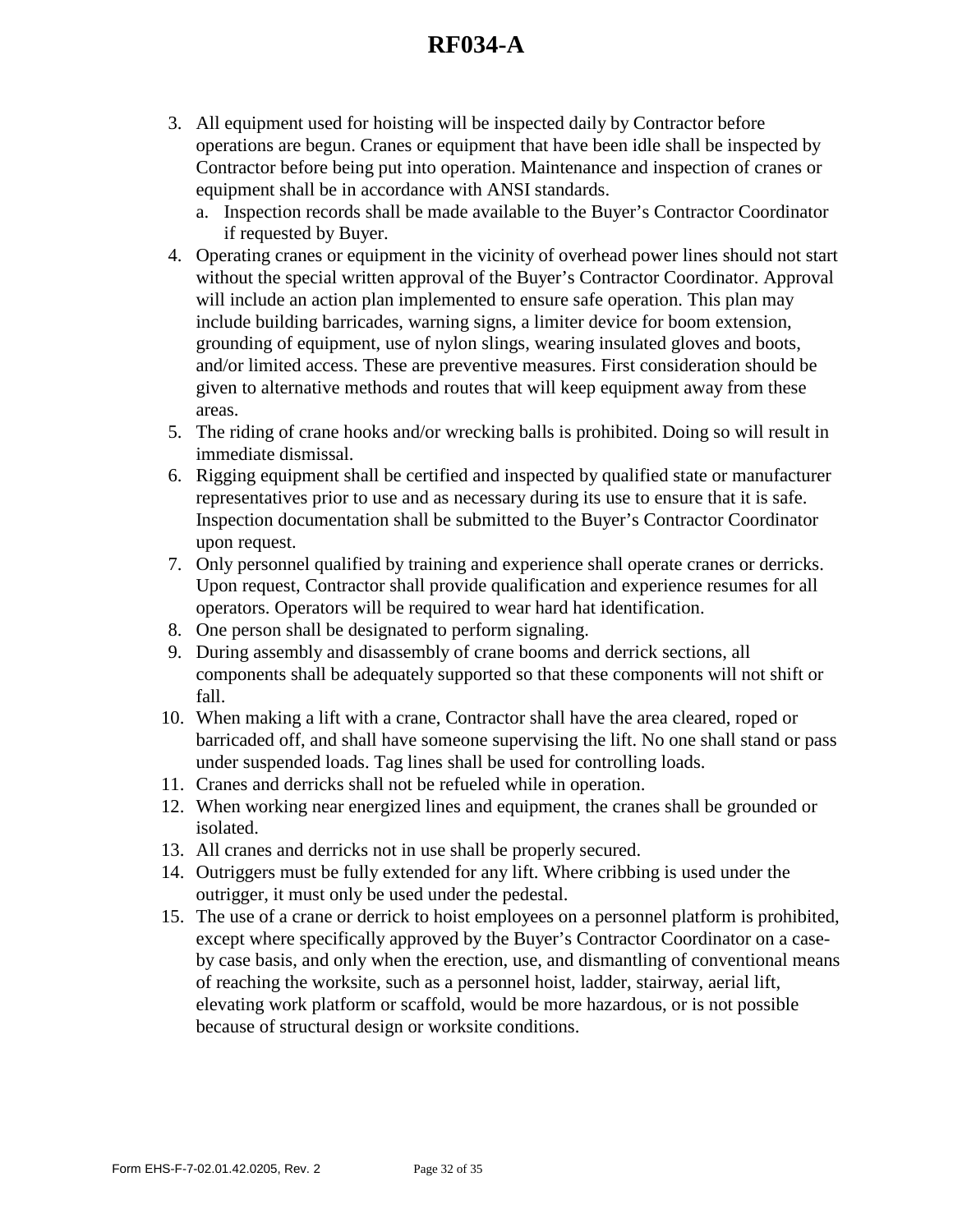## O. **Steel Erection**

- 1. The erection of new structural steel and removal of structural steel from existing structures shall comply with OSHA regulations. Contractor shall also comply with Buyer's plant safety regulations regarding welding, cutting, and spark production when work encompasses any existing facility equipment or structures, including the posting of area(s) where it is necessary to do overhead work.
- 2. During the placing of solid structural members, the load shall not be released from the hoisting line or lifting equipment until the members are secured with not less than two bolts (or the equivalent) at each connection and drawn up wrench tight.
	- a. Tags or guidelines shall be used for controlling loads.
- 3. Before extra members are assembled, all joint bolts must be in place. Under no circumstances shall the second level of the structure be erected until all the joint bolts of the first elevation are installed.
- 4. Contractor shall provide and maintain all necessary temporary guying, bracing, false work, cribbing, or other elements required of steel frame to resist safely all wind or seismic forces and construction loads during erection.
- 5. All partially erected structural steel shall be braced or secured in an approved manner during interruptions of work or at the end of the working day.
- 6. Loads should not be placed on structural supports until members are positively secured from movement or accidental displacement.

### P. **Miscellaneous Provisions**

#### 1. **General**

- a. Contractor is solely responsible for Contractor's equipment and goods. Buyer is not responsible for any losses by theft (or by whatever nature) of Contractor's property.
- b. Loose clothing, rings and other jewelry shall not be worn around operating tools or machines. Keep sleeves buttoned. Industrial leather gloves shall be worn when using tools, but not with rotating equipment.
- c. Contractor is not allowed to work in a Foreign Object Elimination (FOE) zone unless Contractor is escorted by an Aerojet Rocketdyne employee who has completed FOE Technical training.

### 2. **Illumination**

a. Contractor shall ensure that construction areas, aisles, stairs, ramps, runways, corridors, offices, shops, and storage areas where work is in progress shall be adequately lighted with either natural or artificial illumination. Refer to OSHA standards for illuminated light levels in all work or access areas.

### 3. **Sanitation**

- a. Contractor shall furnish an adequate supply of potable water, containers, and disposable cups to Contractor's employees for drinking water.
- b. Contractor shall furnish adequate toilet facilities for its employees. All portable toilets shall be kept clean, sanitary, and located in an easily accessible area. If they are to be used at night, the area shall be well lighted.
- 4. **Hand & Power Tools**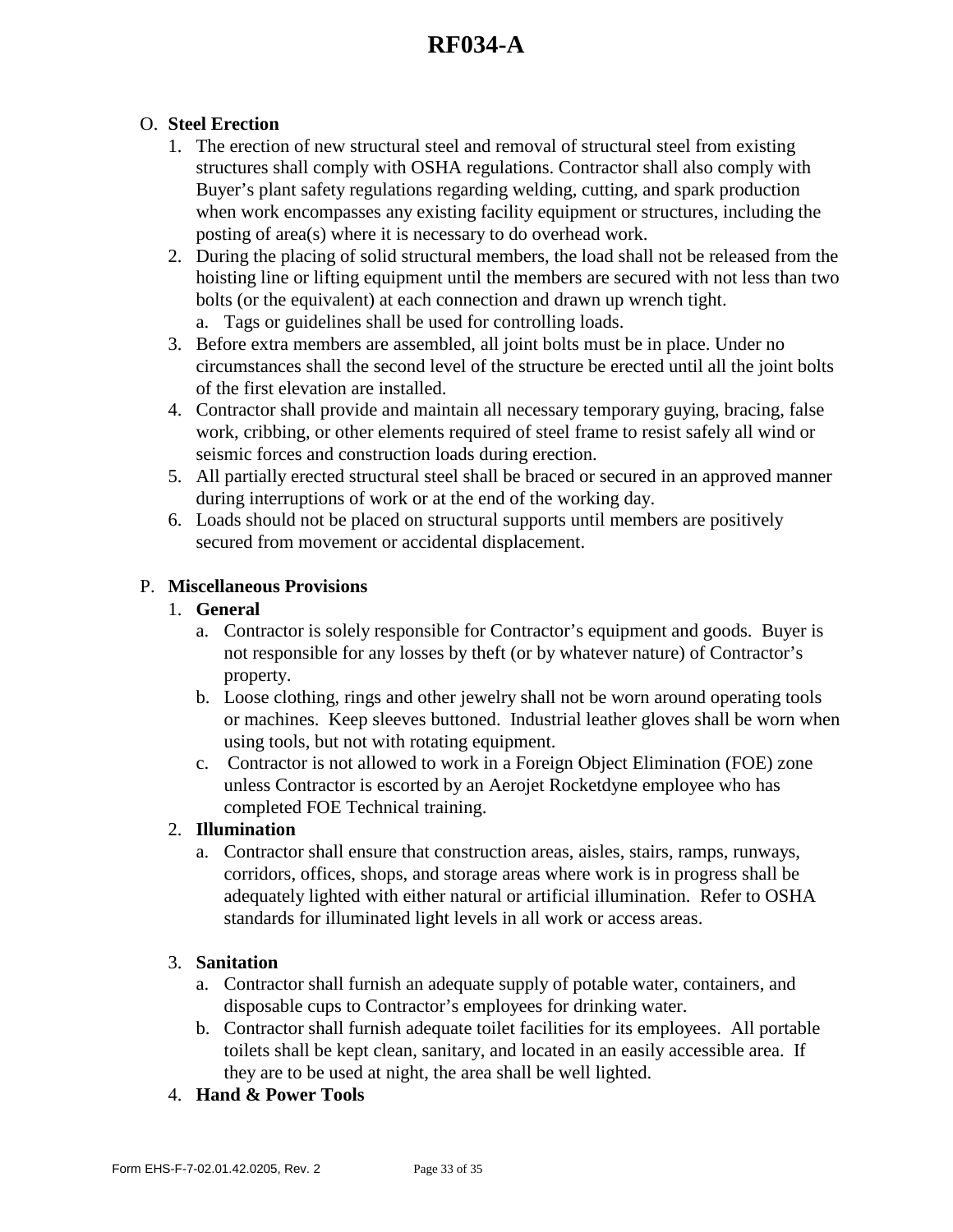- a. All hand and power tools and similar equipment, whether furnished by Contractor or its employees, shall be maintained in a safe operating condition. Damaged tools shall be immediately repaired or replaced. Tools shall be used only for the purpose for which they were designed.
- b. Any tools that are designed to have guards must have those guards in place at all times. Any worker removing a guard or using an unguarded tool shall be subject to dismissal from the worksite.
- c. Grinders are particularly hazardous. Workers shall be trained in their use. While the grinders are rotating, the operator shall ensure that he/she is in a balanced position and that the momentum of the disc will carry the tool away from the operator if it becomes stuck.

## 5. **Powder-Actuated Tools**

- a. Powder-actuated tools shall meet ANSI/ASSE A10.3 (latest edition).
- b. Only trained workers holding a valid operator's card can use a powder-actuated tool.
- c. Containers shall be lockable and bear the label "POWDER-ACTUATED TOOL" on the outside. The container shall be kept under lock and key storage.
- d. The tool shall not be used:
	- (1) In an explosive environment
	- (2) On hard or brittle material
	- (3) On unbacked, thin, soft material
	- (4) Within 1/2 inch of the edge of steel
	- (5) Within 3 inches of the edge of masonry
	- (6) On thin concrete
	- (7) On spalled areas
	- (8) On existing holes
- e. Eye protection shall be worn by operators and assistants.
- f. The tool shall be inspected prior to use. Defective tools shall not be used.
- g. Tools shall not be loaded until ready for use. Tools shall be unloaded if work is interrupted.
- h. Upon misfire, the tool shall be held in place for 30 seconds.
- i. Warning signs bearing the words "POWDER-ACTUATED TOOLS IN USE" shall be conspicuously posted within 50 feet.

## 6. **Laser Equipment**

a. Anticipated laser use for leveling or surveying must be approved by Buyer's SH&E organization.

## Q. **Safety Inspection & Housekeeping**

- 1. Contractor shall check the work area daily at the beginning and at the end of each work shift to ensure safe working conditions are maintained and all safety procedures are followed.
- 2. Contractor may be audited by the Buyer at any point while work is in progress to ensure that Contractor is complying with Buyer's SH&E requirements.